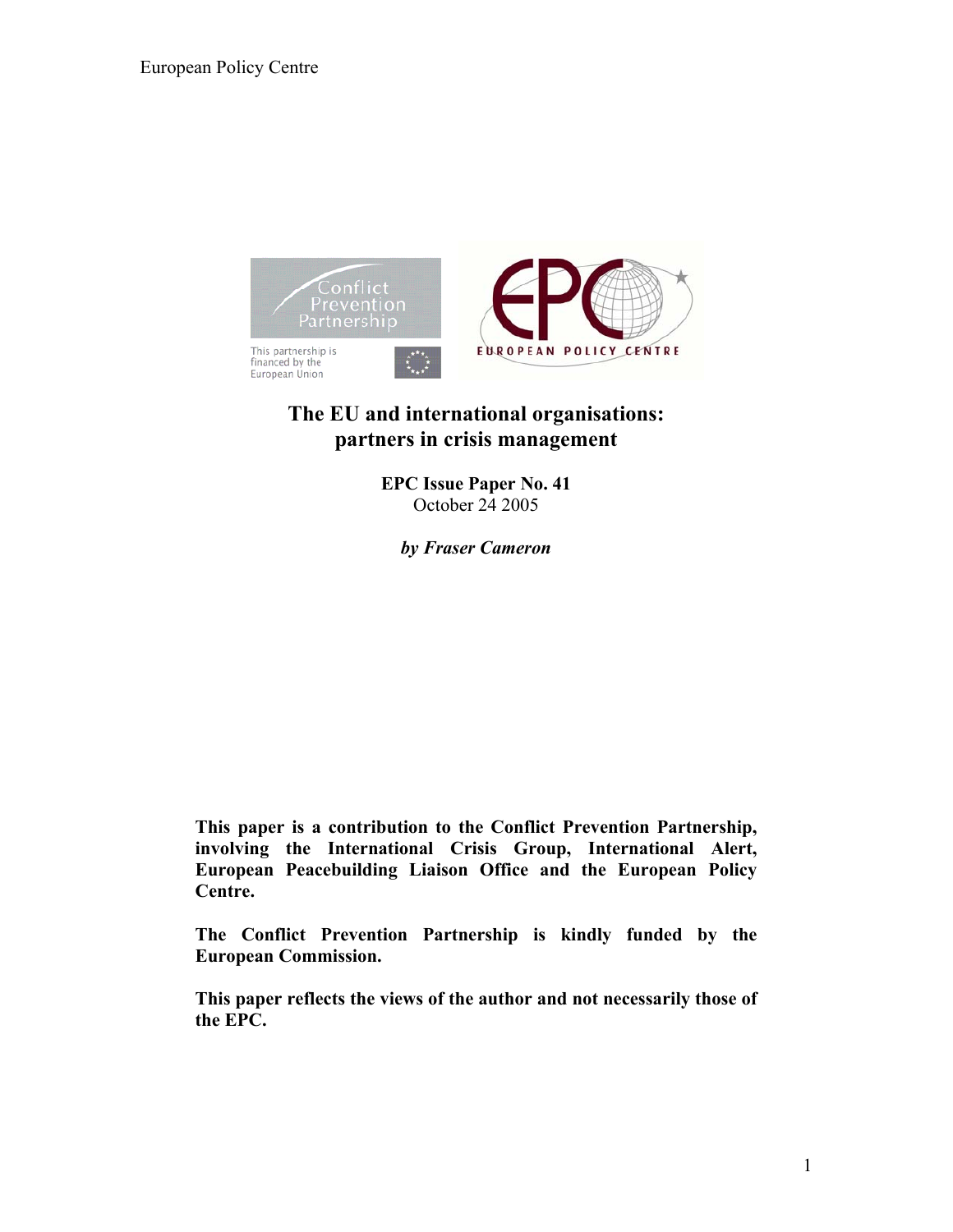# **Contents**

| 1.                                                         | Introduction                              |    |
|------------------------------------------------------------|-------------------------------------------|----|
|                                                            | 2. Recommendations                        |    |
|                                                            | 3. Changing concepts of security          |    |
|                                                            | 4. The EU as a global actor               | 8  |
|                                                            | 5. Who speaks for Europe?                 | 11 |
|                                                            | 6. The EU and the UN                      | 13 |
|                                                            | 7. The EU and the OSCE                    | 19 |
|                                                            | 8. The EU and NATO                        | 21 |
|                                                            | 9. The EU and international economic fora | 23 |
|                                                            | 10. Conclusion                            | 27 |
| 11. Annex - European Union Priorities for the 60th Session |                                           |    |
| of the United Nations General Assembly                     |                                           | 32 |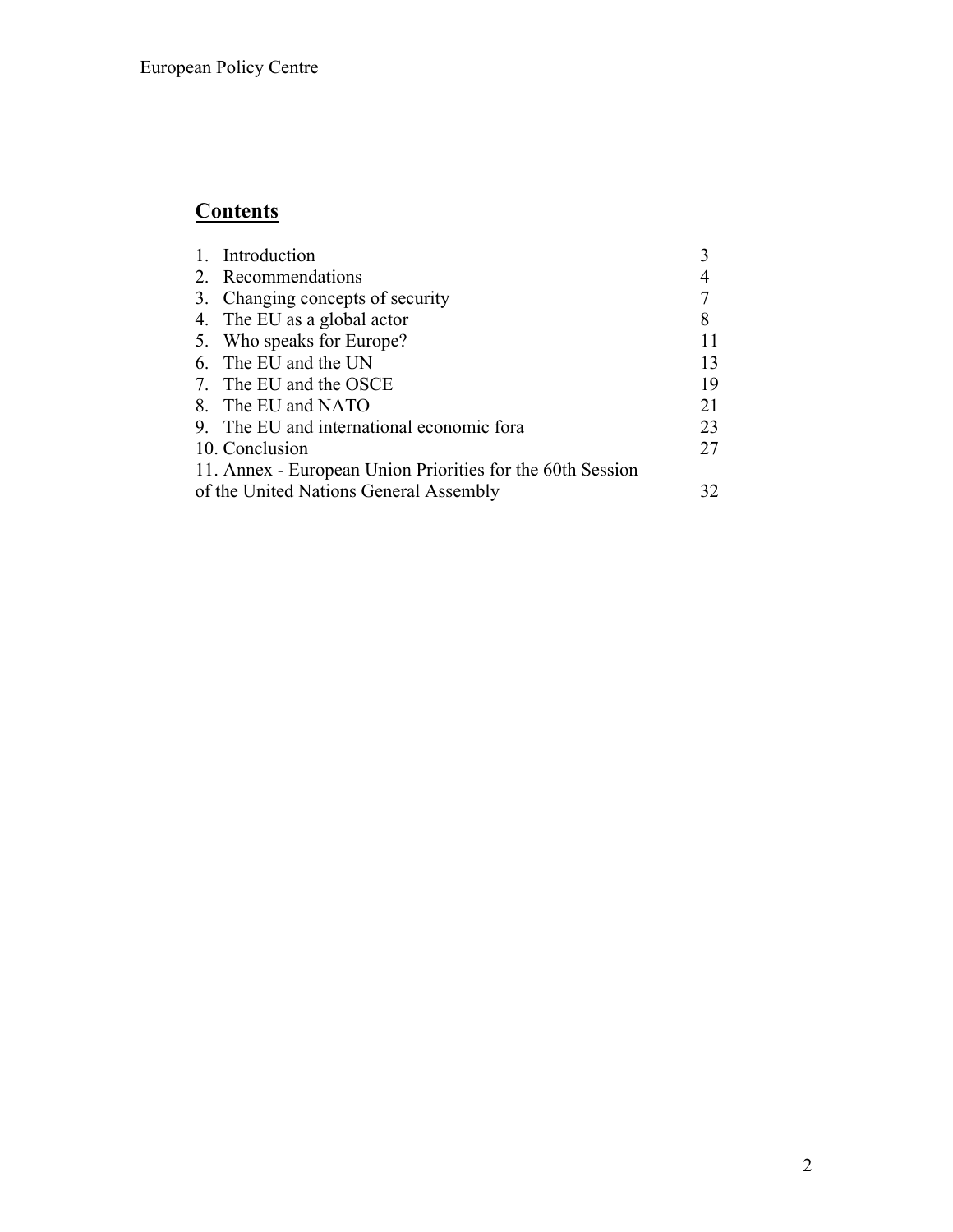## **[1](#page-30-0).** Introduction<sup>1</sup>

*"As we move ahead, full European engagement will be essential. The world now looks to you to support a global multilateral framework."* Kofi Annan, speaking to the European Council in December 2004.

"*We reaffirm the vital importance of an effective multilateral system."*  2005 Millennium Summit outcome.

*"The Union shall assert its identity on the international scene and shall in particular ensure the consistency of its external activities as a whole."*  Title V of the Common Foreign and Security Policy.

According to the European Security Strategy (ESS), the European Union stands for "effective multilateralism", defined as "the development of a stronger international society, well-functioning international institutions and a rule-based international order".

The United Nations was accorded a central role in the EU's perception of a new global order, with the UN Security Council (UNSC) having the primary responsibility for international peace and security. At the same time, the ESS recognised that there might be times when international institutions are ineffective and the Union has to act alone, especially when international rules have been broken.

With regard to conflict prevention, the EU also stressed the importance of early preventive action to defuse a potential crisis. This is a different concept to the 'pre-emptive strikes' that received much criticism after publication of the US national security strategy in September 2002.

It is obvious, however, that if the EU wishes to promote "effective multilateralism" and ensure that conflict prevention and crisis management remain a priority, it must seek to strengthen its own role in the major international institutions as well as the institutions themselves.

Many of these bodies have been largely unreformed for several decades due to a mixture of inertia and vested interests. Some, such as the International Criminal Court (ICC), are new to the scene and the subject of considerable controversy. These institutions - covering security, political, economic, financial, development, humanitarian, legal and environmental issues - play an increasingly important role in world politics, and strengthening the EU's role was a recurrent theme during the Convention on the Future of Europe that led to the Constitutional Treaty.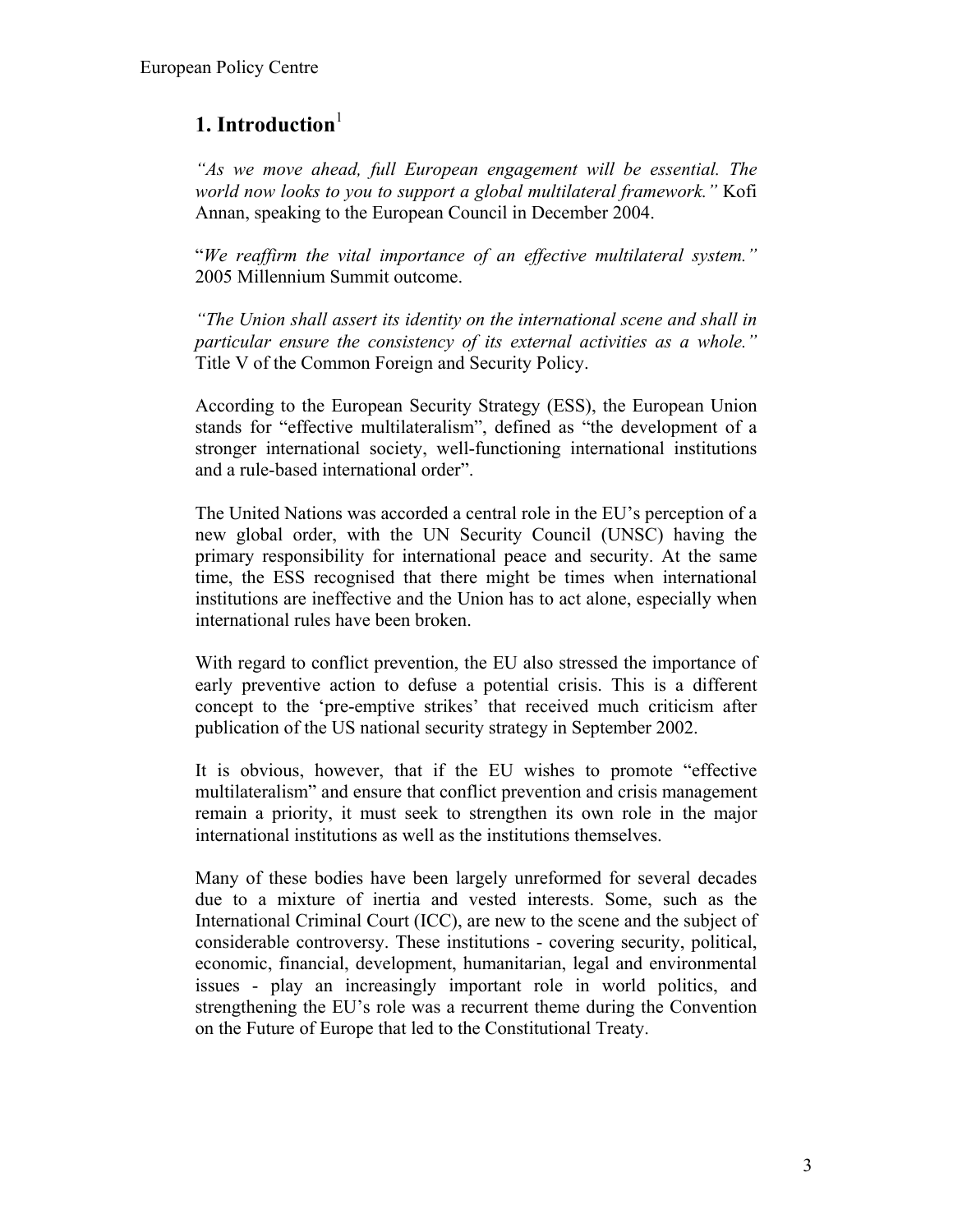Although the Treaty is very unlikely to survive in its current form, there is a wide consensus on the importance of the EU becoming a more effective global player, especially in conflict prevention and crisis management.

Strengthening the Union's role clearly depends on more common policies, as well as the ability to react speedily and effectively to events. If the EU was able to agree in more external policy fields, this would have an impact on its standing in multilateral institutions. But these issues are already widely debated and are not discussed in detail in this paper. $<sup>2</sup>$ </sup>

Another constant theme has been the necessity for greater coherence between the main international organisations. In its submission to the UN (see annex), the EU made a number of concrete proposals to strengthen the UN system. Regrettably, the outcome of the Millennium Summit left much to be desired, but there was progress in certain areas pertinent to conflict prevention and crisis management, including acceptance of the "responsibility to protect" principle and the agreement to establish a Peacebuilding Commission. The outcome of the Summit is assessed later.

This paper reviews the changed global security environment since the end of the Cold War, assesses the EU's growing efforts to become a global actor and speak with one voice, and examines the EU's relations with the principal international institutions - the UN, the Organization for Security and Co-operation in Europe (OSCE), NATO and the International Financial Institutions (IFIs) - that play a key role in conflict prevention and crisis management. It offers a number of recommendations both to strengthen the EU's role in - and to boost the standing of - the major international institutions.<sup>3</sup>

### **2. Recommendations**

- 1. Good governance begins at home. The EU needs to develop an integrated and coherent approach to external relations and global governance. Many of the provisions in the Constitutional Treaty could, and should, be implemented as soon as possible:
	- The Council of Ministers and European Commission should create a common planning staff;
	- EU High Representative for the CFSP Javier Solana should take part in Commission meetings when external affairs are discussed;
	- Mr. Solana and External Relations Commissioner Benita Ferrero-Waldner should make joint proposals to the Council wherever possible;
	- There should be *de facto* joint Commission/Council representations in New York, Geneva and Vienna;
	- There should be a much larger budget for EU external affairs.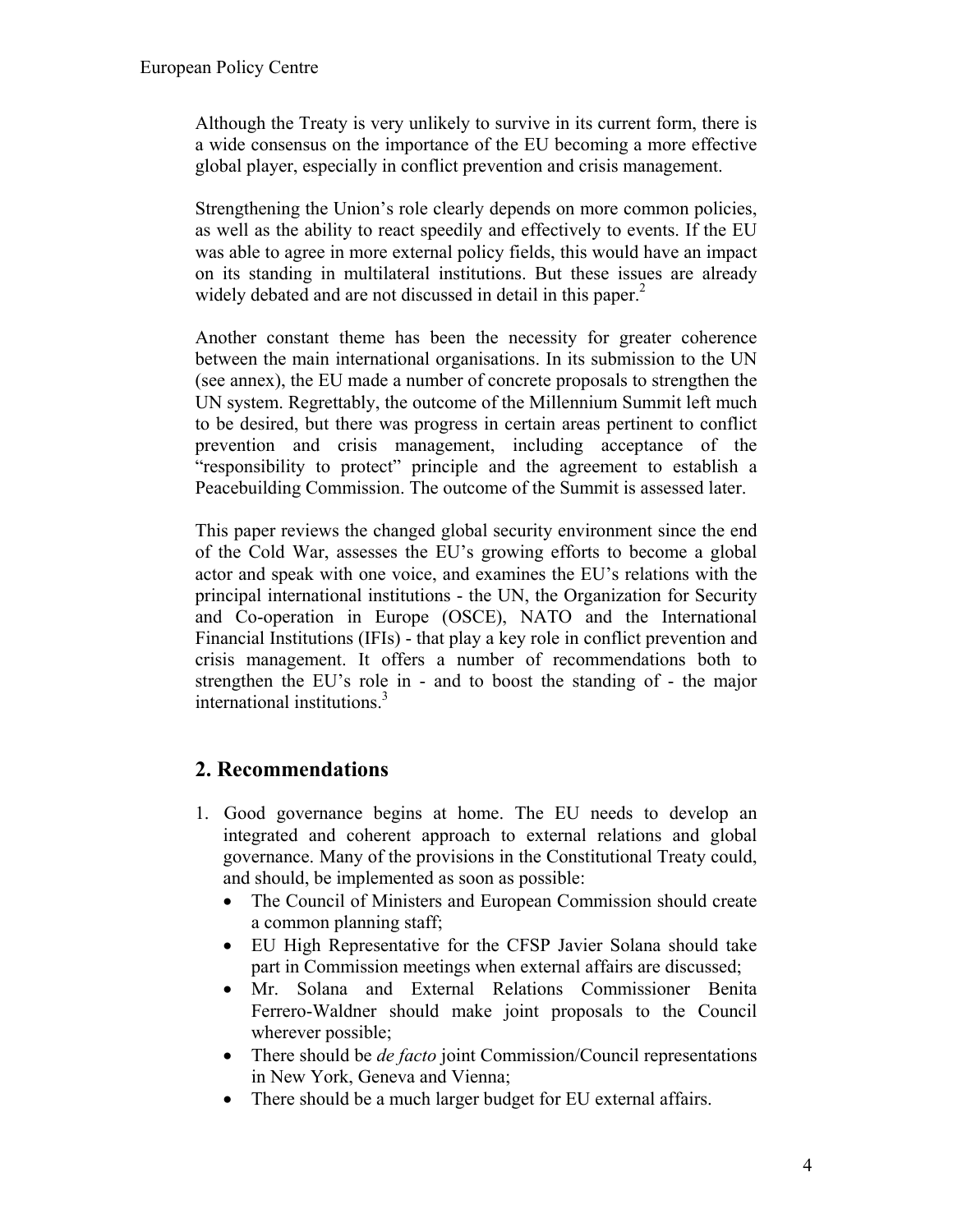- 2. The Council urgently needs to agree to measures to improve the EU's capacity to speak with a single voice in international fora and to its partners. The Union should ensure that major issues on the agenda of the multilateral institutions are discussed in advance by the Council and a common position agreed whenever possible. In addition:
	- Mr. Solana should be relieved of his functions as Secretary General of the Council to allow him to concentrate on external affairs;
	- He should undertake more high-profile missions on behalf of the Union, and speak more often on the EU's behalf at international meetings;
	- The Council needs to discuss and agree on its aims in advance of major international meetings.
- 3. The Union needs an open debate on the practicalities of translating into practice its aim of strengthening the multilateral system. There should be no taboo areas. The outcome of the Millennium Summit needs to be followed up by concrete action. The EU should give full support to the new Peacebuilding Commission, as the problems associated with failed states will assume increasing importance in the future. In addition, the Union:
	- Should host an early conference to discuss how best to support the new Peacebuilding Commission;
	- Should discuss with major partners the criteria for implementing the responsibility to protect (RTP) principle;
	- Must ensure that human rights remain a top priority and hence give full support to the new Human Rights Council.
- 4. The EU should actively seek allies to build support for strengthening multilateral institutions. In particular:
	- The US has a critical role to play and the EU should engage Washington, together with its strategic partners - Canada, Japan, China, India, Russia and others - to ensure support for a stronger multilateral system;
	- The EU should use its political and economic leverage with countries that want an agreement with the Union to ensure support for multilateralism;
	- The EU should continue its strong support for the ICC and push for the creation of a new multilateral institution for the environment. with the EU represented by a single entity.
- 5. The EU needs to build up its military and civilian capabilities for conflict prevention. To this end:
	- The Union must ensure that its military force capabilities (Helsinki headline goals) are fully met on time;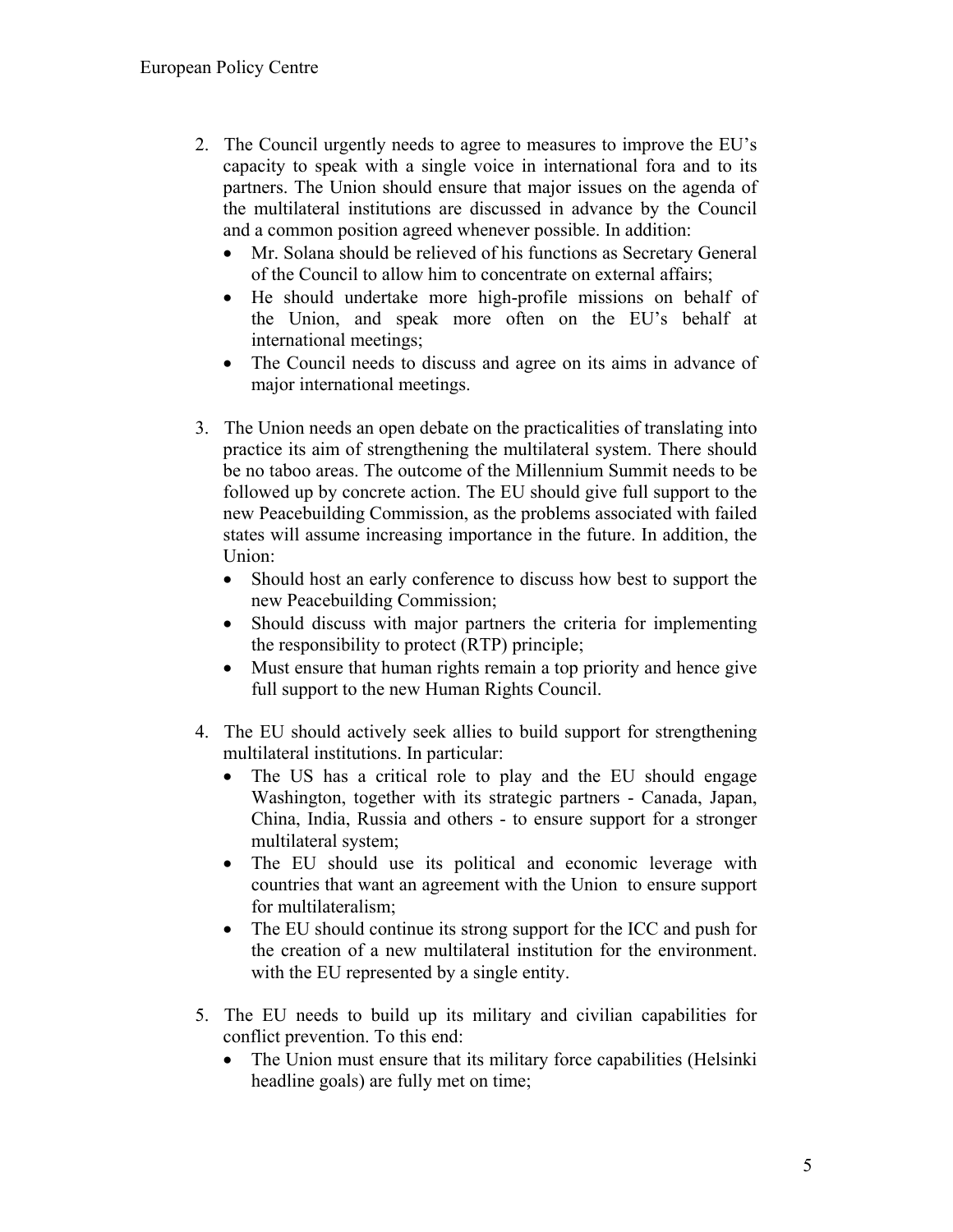- The battle groups, already important for UN operations, need to be fully in service on schedule;
- Civilian capabilities (police, judges, local government officials, etc.) need to be further strengthened.
- 6. The EU should develop a strategic partnership with the OSCE:
	- EU Member States will hold the OSCE chair-in-office until 2008, which offers a unique opportunity to strengthen the EU's engagement by, for example, holding regular meetings between the Presidency, Mr. Solana, Commissioner Ferrero-Waldner and the chair in office;
	- The Union must speak with one voice in this important but often under-rated institution and identify joint strategic priorities. The OSCE could, for example, play a an important supporting role in developing the European Neighbourhood Policy (ENP).
- 7. The EU needs to intensify its cooperation with NATO on a regular basis to ensure coherence and complementarity regarding crisis management tasks. To this end:
	- There should be quarterly meetings between Mr. Solana, Commissioner Ferrero-Waldner and the NATO Secretary General;
	- These meetings should be complemented by intensified staff contacts between both organisations, possibly leading to informal joint task forces for particular issues (e.g. Darfur);
	- There should be greater cooperation and coordination regarding the capability development process.
- 8. The EU should intensify its support for regional cooperation and integration in other parts of the world, with the proviso that such arrangements promote multilateralism. It should:
	- Continue to give priority to the Africa Union in terms of human and financial resources;
	- Develop a 'toolbox' of incentives (financial, trade, technical and other assistance) that it could offer to regional organisations with the aim of promoting confidence and stability.
- 9. The EU should stand for merit as the principal criteria in the selection of leaders for international organisations. In addition:
	- The present *de facto* EU/US duopoly in the International Monetary Fund (IMF) and World Bank should be ended, and consideration should be given to a merger of the two organisations;
	- The G8 should be changed to the G20 to provide for greater legitimacy.

10. The EU should support efforts to strengthen the World Trade Organization (as recommended in the Sutherland report). To this end: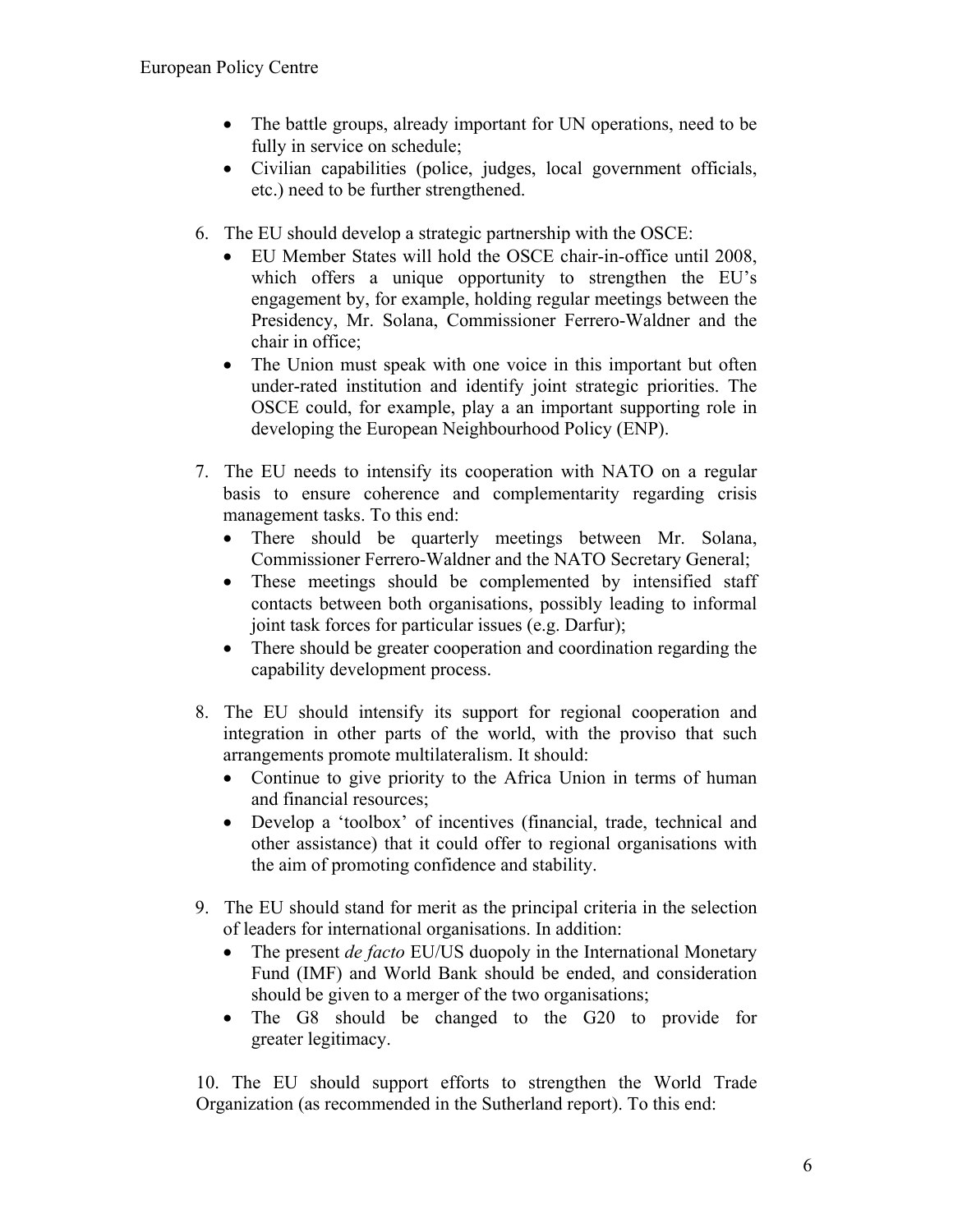- The Union should seek to strengthen the authority of the Director General of the WTO by allowing for a right of initiative;
- More attention should be paid to the problems of involving low-income developing countries in global governance.

## **3. Changing concepts of security**

The post-Cold War world has not seen "a new world order" or "the end of history", but could well be approaching a "clash of civilisations". The challenge posed by radical Islam has become the most potent factor affecting security thinking in Europe and America. In the US National Security Strategy (NSS) of September 2002, the Bush administration announced a doctrine of pre-emption to deal, if necessary, with the threat of terrorism and the proliferation of weapons of mass destruction (WMD).

In the ESS, the main threats were presented as:

- Terrorism, which has become global in its "scope and is linked to religious extremism". Europe "is both a target and a base for such terrorism";
- The proliferation of Weapons of Mass Destruction, "potentially the greatest threat to our security";
- Regional conflicts, both worldwide and in the EU's neighbourhood, which have an impact on "European interests directly and indirectly and which can lead to extremism, terrorism and state failure";
- State failure, which "undermines global governance and adds to regional instability" and which "can be associated with obvious threats, such as organised crime or terrorism";
- Organised crime, which can be linked to terrorism and is "often associated with weak or failing states". Organised crime has thus an "important external dimension", such as the "cross-border trafficking of drugs, women, illegal immigrants and weapons".

The ESS then identifies three strategic objectives: addressing the threats; building security in the EU's neighbourhood; and an international order based on effective multilateralism. In considering the policy implications for Europe, the ESS suggests that Europe should be more active, more capable and more coherent in responding to the new security threats. It also highlights the importance of working through a strengthened multilateral system.

The European Commission drew on this call for an integrated security approach in its preparation for the Millennium Summit. It stated that: "The EU will treat security and development as complementary agendas, with the common aim of creating a secure environment and of breaking the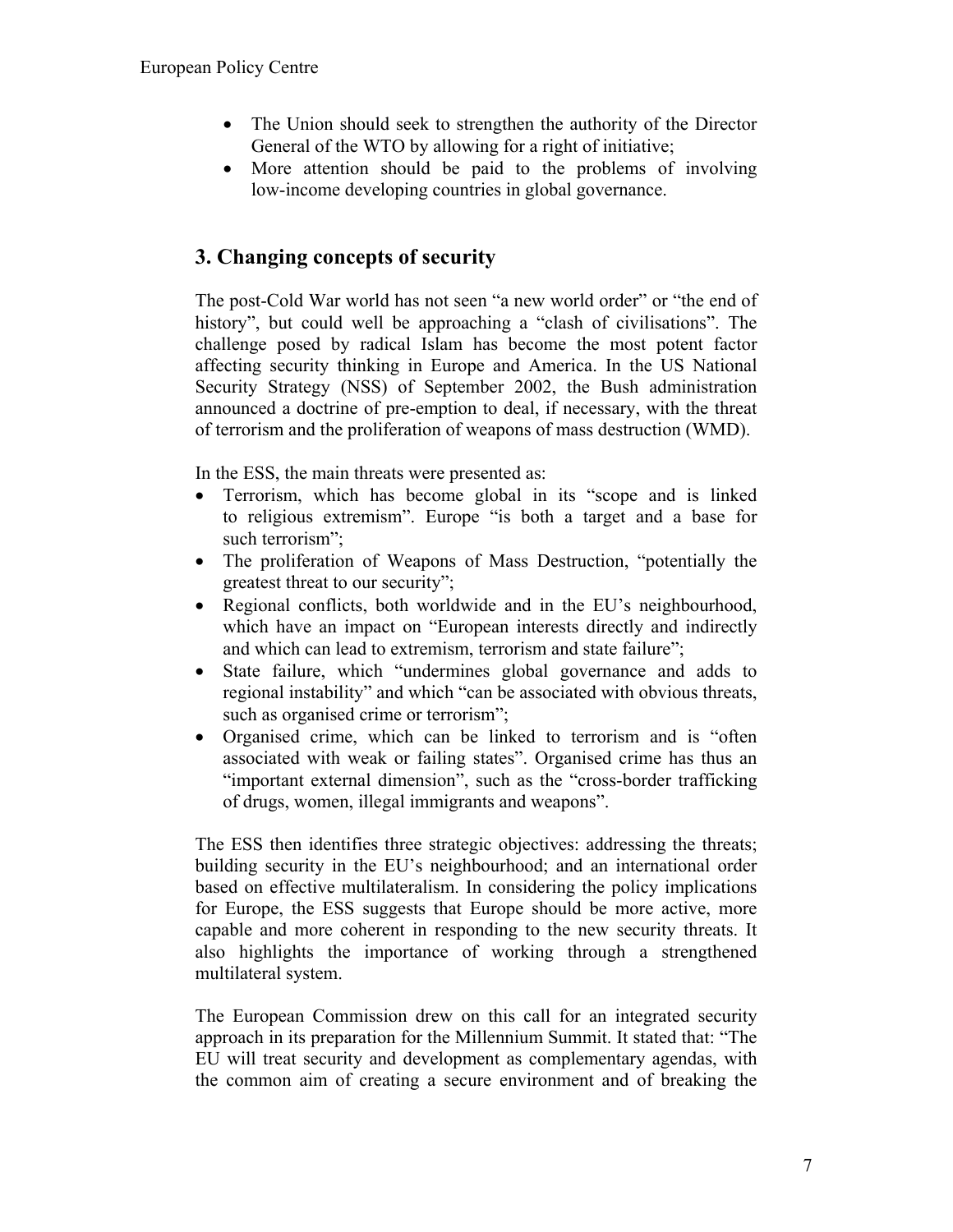vicious circle of poverty, war, environmental degradation and failing economic, social and political structures."[4](#page-30-3)

The growing global terrorist threat and the related extenuated Iraq crisis, as well as the problems stemming from other 'rogue' or 'failed' states, have captured international attention for the past decade, prompting the UN Secretary General's call in 2003 for a high-level panel to explore its implications for world order.<sup>5</sup>

The EU was highly supportive of this proposal and made a substantive contribution to the work of the UN High-Level Panel (HLP). The HLP's report sought to draw a synthesis between the 'hard threats' so feared by the North and the 'soft threats' faced by the South (poverty, environmental stress and natural-resource depletion, endemic global health crises and migrant social pressures).

In many respects, the HLP's report was remarkably similar to the ESS. Both documents adopted a holistic approach, with much emphasis on the concept of 'human security'. The HLP identified the following six main security threats: a) economic and social threats, including poverty, infectious diseases and environmental degradation; b) inter state conflict; c) internal conflict, including civil war, genocide and other large-scale atrocities; d) nuclear, radiological, chemical and biological weapons; e) terrorism; f) transnational organised crime.

Most of the HLP's recommendations were endorsed by the Secretary General in his report of 21 March 2005, *In Larger Freedom: Towards Development, Security and Human Rights for All*, which was the basis for the reform debate at the UN Millennium Summit in September 2005.

### **4. The EU as a global actor**

Over the past decade, the EU has steadily increased its presence on the world stage. The 1992 Maastricht Treaty established the Common Foreign and Security Policy (CFSP) and, despite starting at the worst possible moment, with the break-up of former Yugoslavia, the CFSP gradually began to develop the institutional structures and instruments to enable the Union to play a more visible foreign policy role.

There were many setbacks, notably the dispute over how to deal with Iraq in 2002-03, and there have been other areas characterised by a lack of policy agreement. In addition, there have been internal rivalries between the Council and the Commission, and between the Member States and the EU institutions. But the past decade has also been marked by steady progress. Amongst the most significant developments are: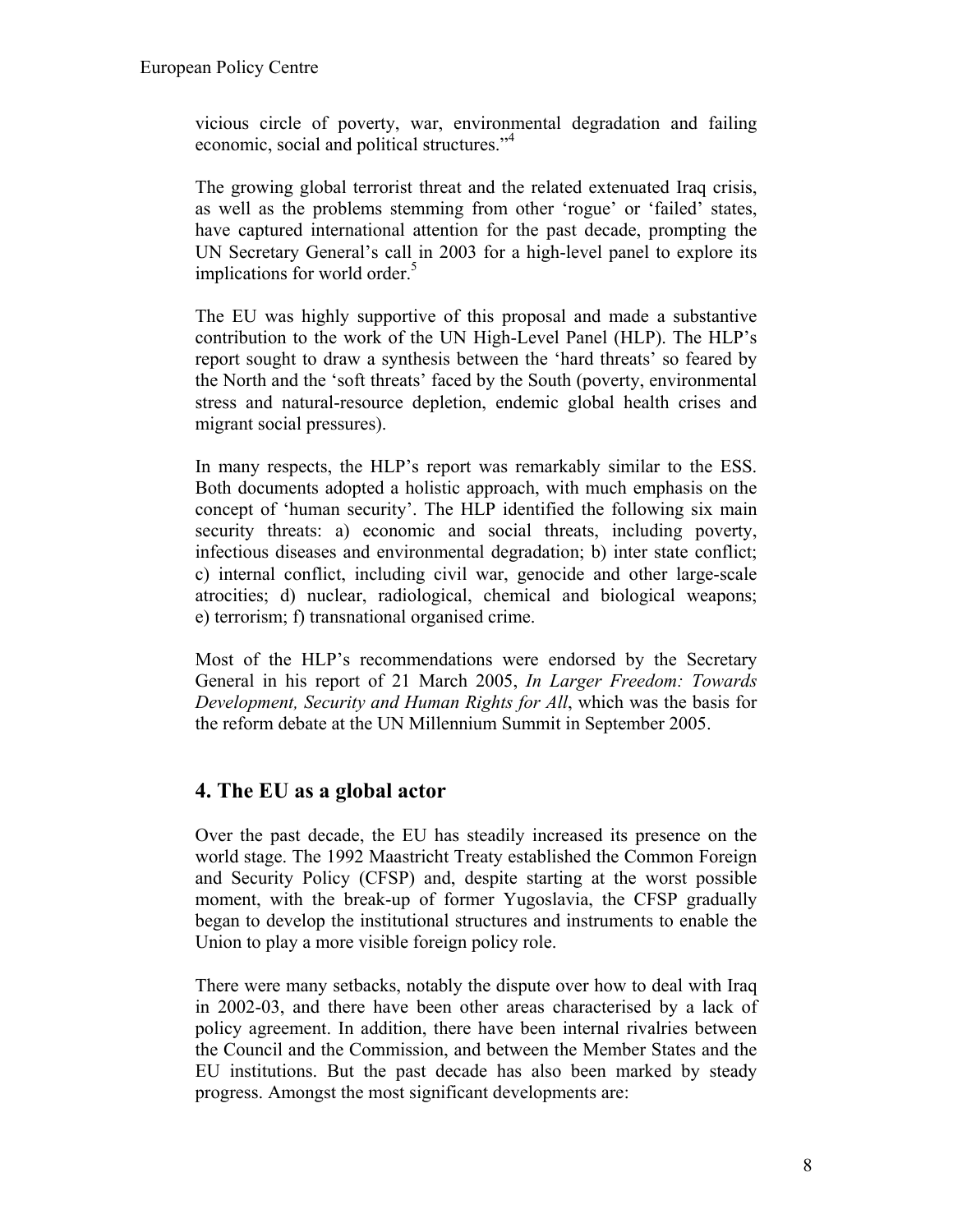- The appointment of Javier Solana as the EU's High Representative for CFSP, supported by a policy planning unit;
- The 1999 Helsinki Headline Goals and the establishment of a common European Security and Defense Policy (ESDP);
- The establishment of the Political and Security Committee (PSC) plus a military staff and military committee, to guide and underpin the CFSP and ESDP;
- The 2001 European Council's Programme for the Prevention of Violent Conflicts ('Göteborg Programme'), which reaffirmed that "conflict prevention was one of the main objectives of the EU's external relations and should be integrated in all its relevant aspects, including the ESDP";
- The development of cooperative links with NATO through a series of agreements (Berlin Plus) over the past decade;
- The UN-EU Joint Declaration on Crisis Management, which defines their respective roles in military and civilian relief operations and disaster situations; plus the EC Communication (September 2003) on *The EU and the UN: The Choice of Multilateralism;*
- The agreement on the European Security Strategy, which proclaims "effective multilateralism" as the EU's guiding principal in its foreign policy;
- The submission of an EU policy brief (June 2004) to the UN High-Level Panel on Threats, Challenges and Change;
- The signing of the European Constitution (October 2004), which laid out the future structure of the EU's foreign and security policy.<sup>6</sup>

Some would add the enlargement of the Union to include the states of central and eastern Europe as perhaps the most important security development of the past decade. Some would also point to the institutional changes, while others would underline the EU's growing operational role (Balkans, Congo, Aceh, etc). The EU's involvement in pillar IV of the UN-led interim administration in Kosovo is of particular note.

Apart from seeking to strengthen its institutional arrangements, the EU has also moved to agree to the broad terms of a strategic doctrine. The Commission Communication on the UN in September 2003 and the ESS both referred to the EU's overarching "strategic objective" as the strengthening of an international order based on an effective UN system. The EU, it was argued, should further develop its ability to act as a "front-runner" in developing multilateralism; support efforts to promote regionalintegration; and support measures to strengthen the UN.<sup>7</sup>

In making its contribution to effective multilateralism, the EU recognised that it needed to become "more active, more coherent and more capable" as a single actor. It has accordingly sought a delicate balance between too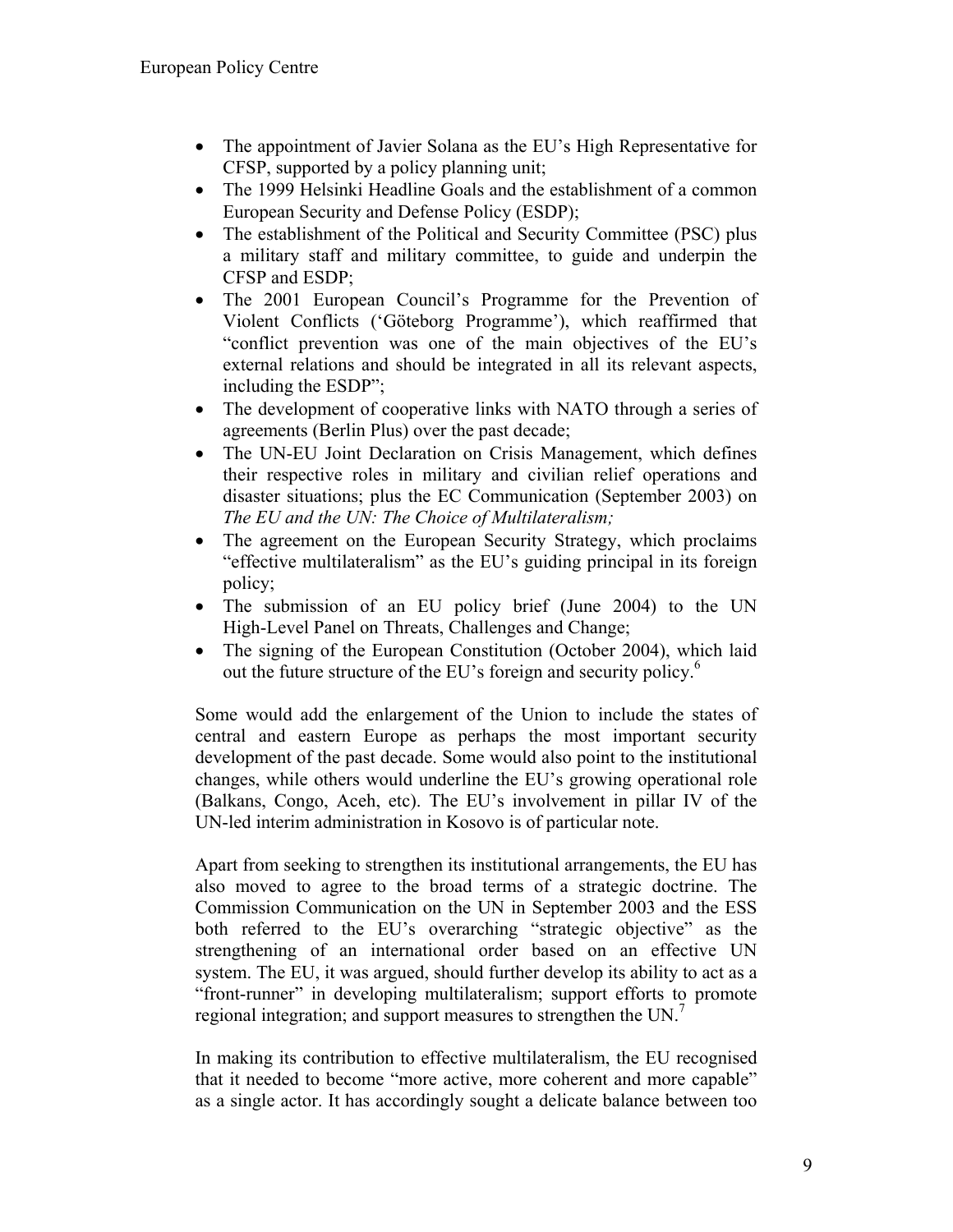hasty and too belated a resort to force in crisis management. "Preventive engagement," states the ESS, can avoid more serious problems in the future. Yet, when the chips are down, "we need to develop a strategic culture that fosters early, rapid and when necessary, robust intervention".<sup>[8](#page-30-7)</sup>

### *Capabilities*

Partly prompted by its dismal early record in the Balkans, the EU has started to develop an operational capability in crisis management. In the past five years, it has successfully carried out a number of operational ESDP missions in Bosnia-Herzegovina, Macedonia, the Congo and Georgia. It is now working to create a 60,000-strong rapid reaction force for future humanitarian and peace-keeping missions and it has created the 'battle group' concept to allow the rapid deployment of forces to underpinUN operations. $9^{\circ}$  In addition it has reached its targets for a civilian crisis management capability - police officers, judges, local government officials, etc.

### *Supporting regional integration*

The EU model is highly regarded elsewhere in the world and the attempts to imitate parts of the EU system are perhaps the sincerest form of flattery. In Africa, there is the increasingly important Africa Union, as well as a number of regional (ECOWAS) and sub-regional organizations; in Latin America, there is the Andean Pact and Mercosur, as well as the Central American Free Trade Association (CAFTA); in the Middle East, the Gulf Cooperation Council (GCC); and in Asia, the Association of SouthEast Asian Nations (ASEAN) and the ASEAN Regional Forum (ARF). There is also much talk of an East Asian community involving China, Japan and South Korea. The EU should do more to support these efforts through a mix of political, financial, economic and technical measures, provided that these organisations too are fully committed to multilateralism.

### *Partners - the importance of the US*

Partly because of its own history of sharing sovereignty and constant inter-governmental negotiations, the EU has been more willing than the US and many other countries to work through multilateral institutions. It will be a major challenge for the Union to build support for "effective multilateralism" amongst its partners. These include its strategic partners (Russia, China, India, Japan and Canada) and, above all, the United States.

The active engagement of the US is crucial for the functioning of international organisations, but, in recent years, it is the US that has appeared to reject the very idea of an international order. It has a poor record with regard to UN financing, the rejection of the Kyoto protocol,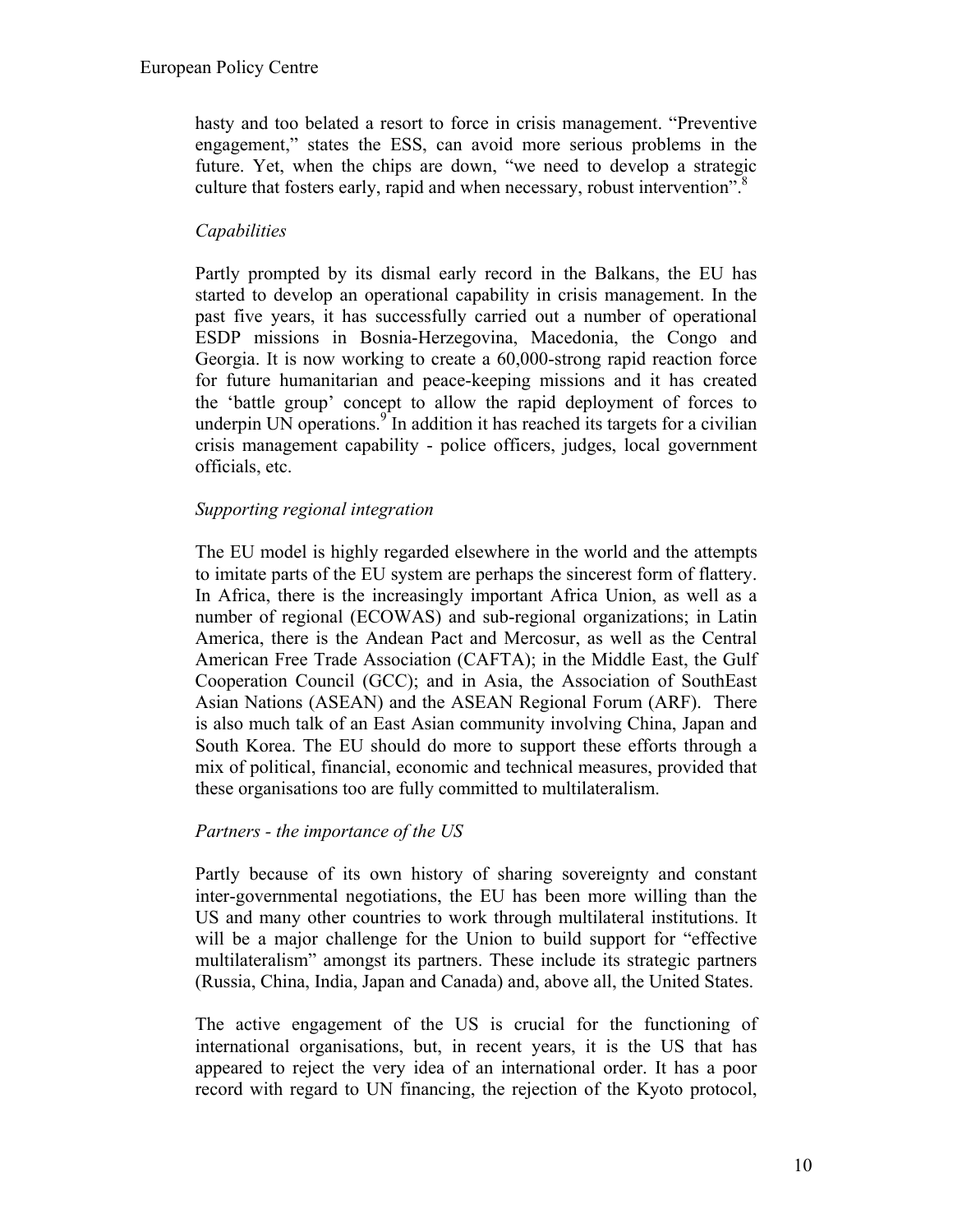the efforts to undermine the ICC and the refusal to ratify a host of arms control treaties, notably the Comprehensive Test Ban Treaty (CTBT). Richard Haass, the former head of planning in the State Department, aptly described the attitude of the Bush administration as "*à la carte* multilateralism". Another important issue that the EU needs to keep pushing concerns the opposition of the US - and Japan - to according the EU/EC full status in many international bodies. (The support of some Member States for this goal is also sometimes less than wholehearted.)

In the spring of 2005, the nominations of two leading neo-conservatives - Paul Wolfowitz to head the World Bank and John Bolton to be the US Ambassador to the UN - caused considerable consternation in Europe and renewed doubts about Washington's commitment to strengthening international institutions.

There are, however, some signs of a changed approach under the second Bush administration. There has been less hostile rhetoric about the UN and the US was supportive, albeit grudgingly, of many measures in the HLP report. An important congressional report by George Mitchell and Newt Gingrich published in June 2005 was helpful in destroying many myths about the UN and arguing the case that American interests were fully compatible with UN engagement.<sup>[10](#page-30-9)</sup> There have also been developing contacts between EU officials and the new Office of the Coordinator for Reconstruction and Stabilisation in the US State Department.

### **5. Who speaks for Europe?**

At present, the EU's external representation currently varies between different policy areas - CFSP, trade, financial, economic, environmental and development affairs. Every six months, the US Secretary of State has a new European interlocutor. It is little wonder, therefore, that Condoleezza Rice knows the telephone number of the High Representative for CFSP, Javier Solana, better than whomever of the 25 foreign ministers of the EU is currently holding the presidency of the Council.

Although Ms. Rice has Mr. Solana's telephone number, Washington may need to call one of several Commissioners - such as External Relations Commissioner Benita Ferrero-Waldner or Development Commissioner Louis Michel - dealing with different aspects of external relations. Washington may also wish to speak to one of the EU's many special or personal representatives dealing with the Middle East, the Caucasus, Bosnia, Central Asia, the Great Lakes or other regions and issues. Depending on circumstances, the EU may be represented, therefore, by Mr. Solana or the Presidency alone, the Presidency and the Commission, or by all three.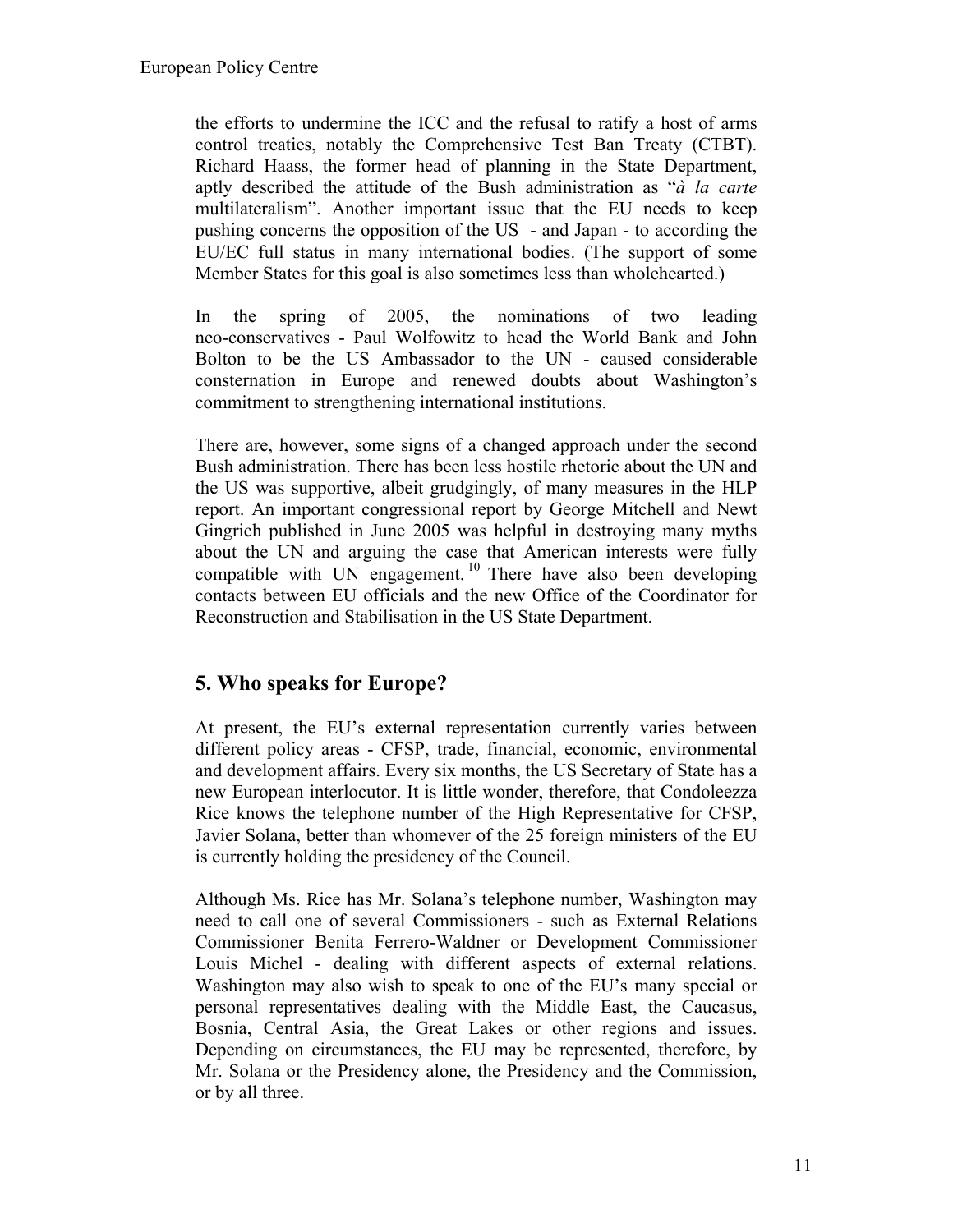If the US, with its lengthy history of close cooperation with the EU, finds the situation baffling; other partners are often even more perplexed.

The Constitutional Treaty contained several innovative proposals, including a new post of EU foreign minister (merging the positions of Mr. Solana and Commissioner Ferrero-Waldner); the establishment of an EU External Action Service; strengthening the possibilities for some Member States to act in the name of the Union on the defence front; and creating an EU armaments agency. These measures were intended to lead to a more coherent and effective EU voice on the world stage. For example, under structured cooperation, assets of Member States engaged in EU missions could be used "outside the Union for peace-keeping, conflict prevention and strengthening international security, in accordance with the principles of the UN Charter".<sup>11</sup>

The defence agency has already been established outside the treaty, but moving ahead on other issues, such as the EU foreign minister, may have widespread support but would be politically difficult. There are, however, a number of measures the Union could take without any treaty changes to strengthen its external representation and internal coherence. These include more high-profile missions for Mr. Solana, including speaking at the UN on behalf of the EU, inviting Mr. Solana to attend discussions on external relations at Commission meetings, and creating a joint Council-Commission planning staff. There is also much preparatory work that could be done to ease the transformation of the Commission delegations into EU missions.<sup>[12](#page-30-11)</sup>

To date, the rhetoric of EU Member States in support of "effective multilateralism" has outstripped the political will to move forward on the institutional front. Despite broad public support for an EU seat on the UNSC, Member States have failed to agree on how to reform that body.<sup>[13](#page-30-12)</sup> They have also been at odds over proposals to strengthen the Union's position in other international bodies, and this has led to a less effective EU voice in crisis management situations (see below).

At the same time, there is a general trend (*pace* Iraq) for the Member States to agree increasingly on common policies toward third countries and regions, and on functional issues. The EU has also begun to play a more prominent role in conflict prevention and crisis management, with the interventions in Macedonia in 2003, Bosnia in 2004 and Aceh in 2005 being good examples.

But there is much room for improvement, as the following review of the Union's role in international institutions makes clear. One obvious move would be for the Council to discuss and seek to adopt a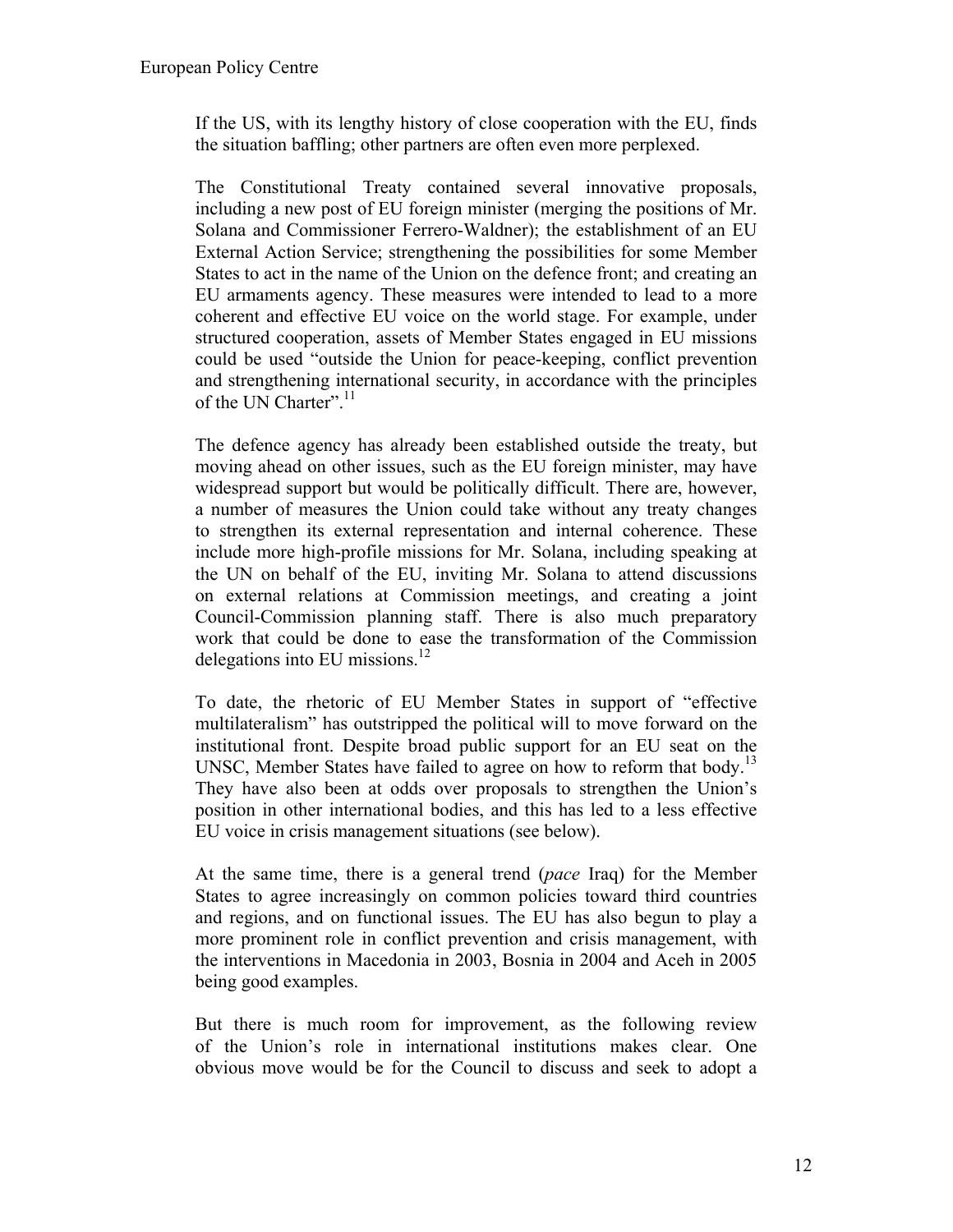common position on important issues prior to meetings of the major international institutions.

### **6. The EU and the UN**

The EU is a strong supporter of the UN system, being a major contributor to the general and peacekeeping budgets. But the UN also poses a problem for the Union.

Two EU Member States - Britain and France - are permanent members of the UN Security Council and are supposed to inform and take into account the views of the Union as a whole. Although coordination between Member States at the UN has improved in recent years, and there has been a convergence in voting patterns, there is still criticism of Britain and France pursuing national - as opposed to EU - interests in New York.

In January 2003, Spain and Germany joined the UNSC, but even with four major European states on this supreme international body, it was difficult to produce a coherent European voice as these four states took divergent positions in the Iraq crisis. Although both London and Paris publicly favoured reform of the UNSC, including a permanent seat for Germany, this sparked opposition from Italy, Spain and others.<sup>14</sup>

As a result of these differences, the EU's policy towards Security Council reform was inevitably rather timid. The policy brief it submitted to the HLP spoke of the need to adapt to changed realities if multilateral institutions are to remain effective and regretted that efforts to achieve comprehensive reform had not yet proven successful.<sup>15</sup>

In the EU's view, it should remain for the Council to decide on the appropriate course of action in any given situation. Resort to military intervention should only be undertaken "if there are no other valid options"; the means should be proportional to the objective; and the consequences of action should be weighed against those of inaction - all of this in clear reference to, and in an implied rebuke of, the American-led adventure in Iraq.

### *Security Council*

The UNSC has undergone a significant change in the post-Cold War era. Since 1990, it has begun to transform itself from the traditional, narrowly conceived instrument that responds to inter-state aggression envisaged by the framers of the Charter, into a prototype body of global governance. Its "restrictive powers" - the determination of aggression or breach of the peace - have rarely been exercised. Its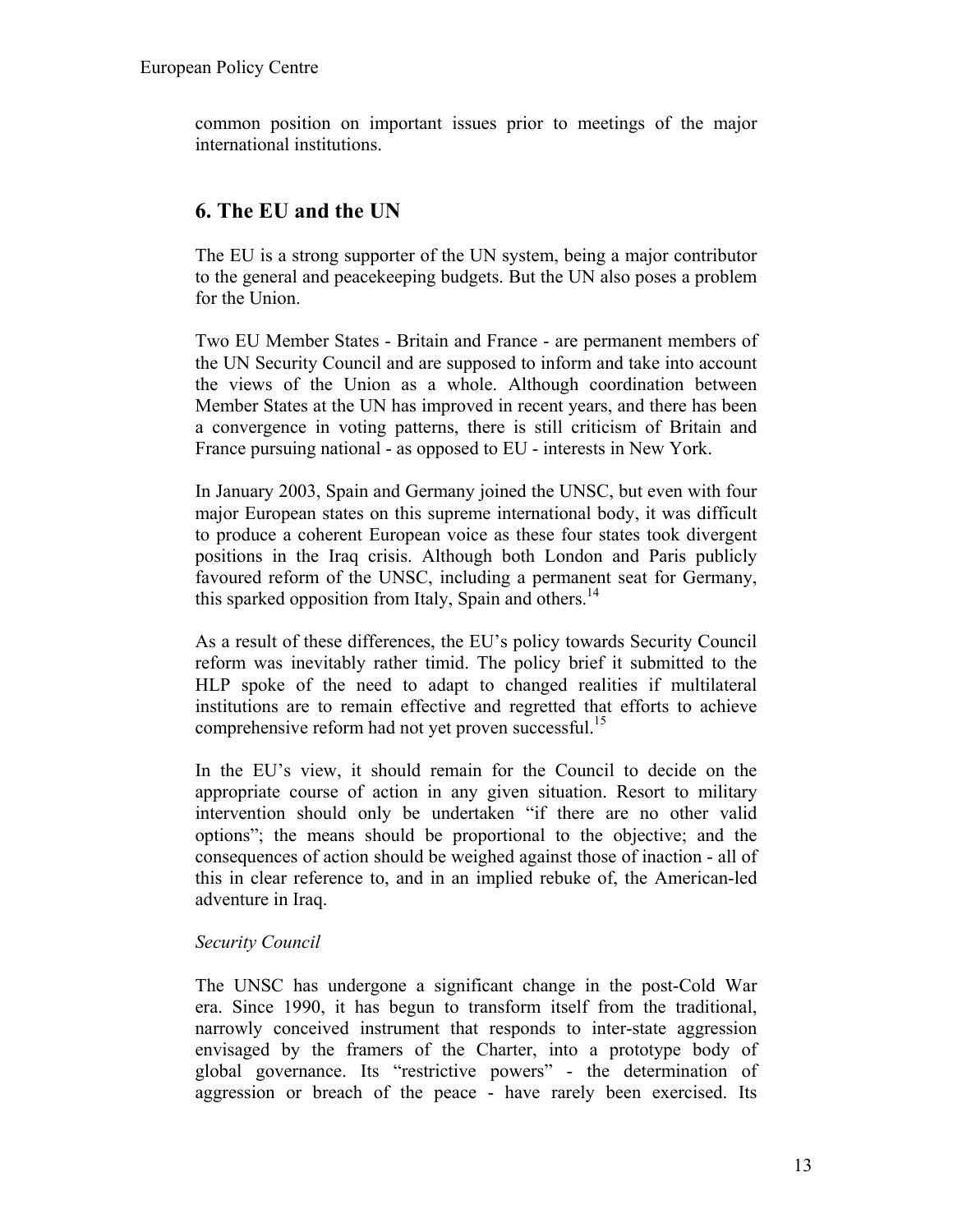"expansive powers" - the determination of a threat to the peace - have been widely and liberally exercised.

The Council's threat perception has mutated over the years from the determination of traditional inter-state aggression, through the complex emergencies of the 1990s to territorially non-specific issues such as WMD proliferation, trans-national terrorism and crime, small arms trafficking and even 'soft issues' such as global health concerns. Freed from the shackles of Cold War paralysis, the Council today is according itself binding enforcement powers through identifying generic threats to the peace. $16$ 

During the same period, however, and indeed because of the expanded powers it is choosing to exercise, the Council has come under serious institutional strain that raises questions about its own legitimacy. The HLP drew attention to some of the main problems: unbalanced representation, conflicts of interest, and undeveloped decision-making procedures and mechanisms. In short, the Council is not adequately structured to carry out the overwhelming responsibilities of global governance and remains beholden to great power interests reflecting a bygone age. Regrettably, the lack of consensus at the Millennium Summit meant that the reform issue was yet again postponed. The concluding document said "we support early reform of the UNSC", but declined to offer any indication of how this might be achieved.

### *EU input to the UN reform debate*

Despite its lack of agreement on UNSC reform, the EU was very supportive of the HLP report and Kofi Annan's subsequent letter to the General Assembly. The input to the HLP, agreed at the EU's General Affairs Council on 17-18 May 2004, noted the broad new threats facing the international community, as set out in the ESS; and accepted the primacy of the UN and reiterated the Union's desire to strengthen the UN "to fulfil its responsibilities and to act effectively". It called on the UN to have a coordinating role with regard to the Bretton Woods institutions and for all agencies to give greater priority to conflict prevention and crisis management.

In July 2005, the General Affairs Council agreed to a further submission outlining EU priorities for the UN Millennium Summit (see annex). Speaking in the US in June 2005, Commissioner Benita Ferrero-Waldner went into more detail on the EU position. She put emphasis on the proposed Peacebuilding Commission, arguing that "it would bridge the gap between post-conflict assistance and long-term stabilisation and development". She stated that the Peacebuilding Commission should have a broad mandate covering the whole continuum from peace-making and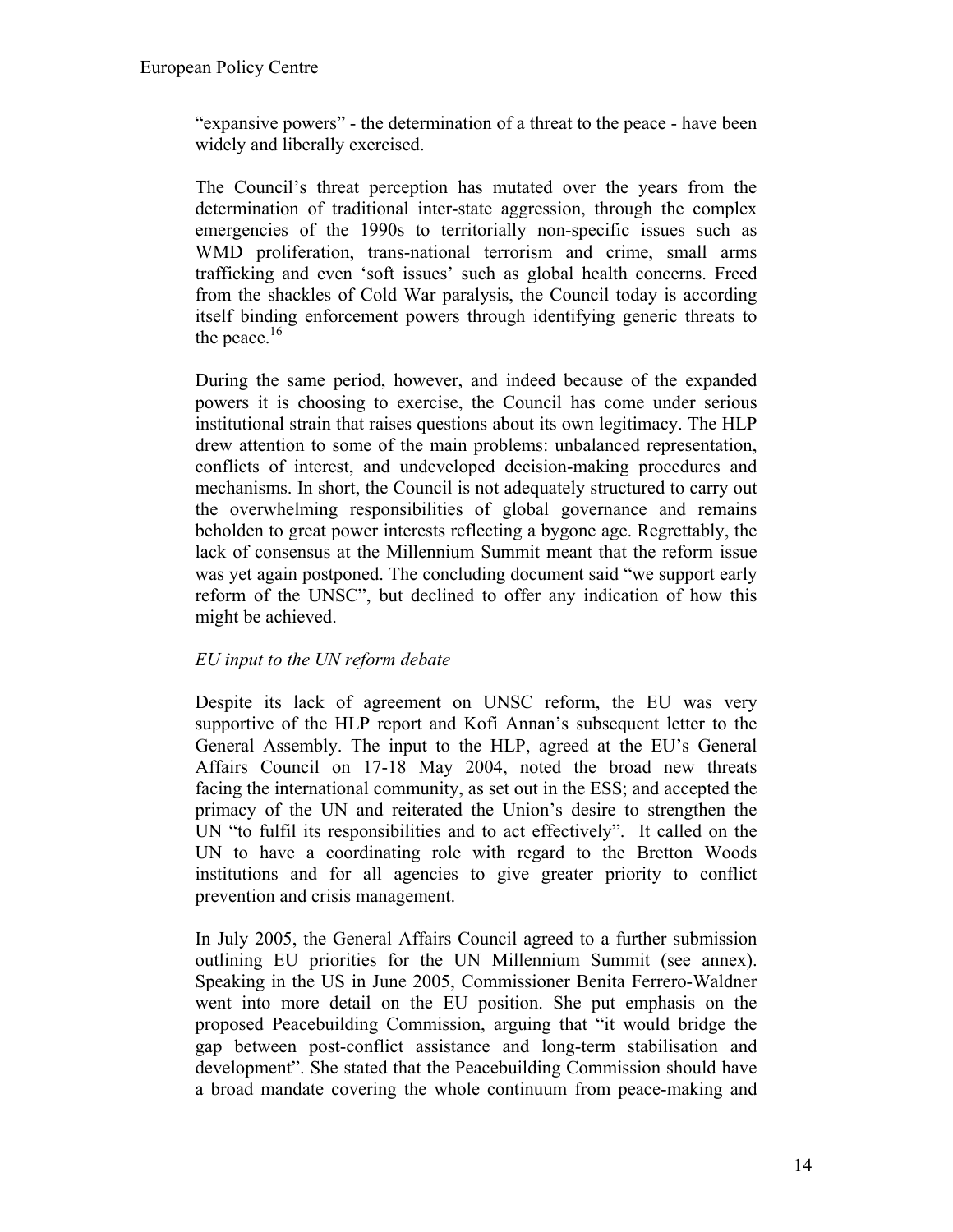peace-keeping activities to long-term development issues. It should pay particular attention to supporting democratisation and good governance, strengthening the rule of law, and ensuring respect for human rights - staying in close touch with the proposed Human Rights Council.

The Commissioner's second priority was to promote human rights and democracy. Supporting the new Human Rights Council, she hoped that elections to this Council would be based on a solid record of commitment to the highest human rights standards. The EU also supported the proposal for a Democracy Fund. The Commisssioner emphasised two points: "First, the fund should be seen as an additional instrument available to the UN, in other words not replacing UNDP or the UN Electoral Assistance Division. Second, the fund should be available to both governmental and non-governmental - especially grass-roots - levels."

The third priority was eradicating poverty and promoting development. The EU was already the world's biggest donor, providing 55% of worldwide official development assistance among the Commission and Member States, worth \$43 billion in 2004. The Commissioner also acknowledged the clear link between poverty and political instability and made reference to the importance of human security.<sup>[17](#page-30-9)</sup>

### *Millennium Summit outcome*

Although far from meeting EU expectations, there were some important steps forward at the Millennium Summit, including agreement on the "responsibility to protect" principle.

One of the potentially most important was the agreement to establish a Peacebuilding Commission. Although this was downgraded to an inter-governmental advisory body with no core UN funding and an uncertain membership, it is nevertheless essential that the EU takes a lead role in building up the Commission. Apart from securing sufficient funding, the Union could promote the exchange of information about countries of concern. The European Commission's Conflict Prevention and Crisis Management Unit and the Council Situation Centre should take a lead in this exercise with the UN and like-minded countries. The EU should also contribute to the new standby police facility and the Democracy Fund.

The Summit agreed to create a Human Rights Council, but with no teeth. The sections on trade and development offered nothing new. Countries were exhorted "to work expeditiously" towards a successful outcome of the Doha development round. There was a call to reform the membership of the decision-making structures of the IFIs to make them more representative. There was little new on climate change and no definition of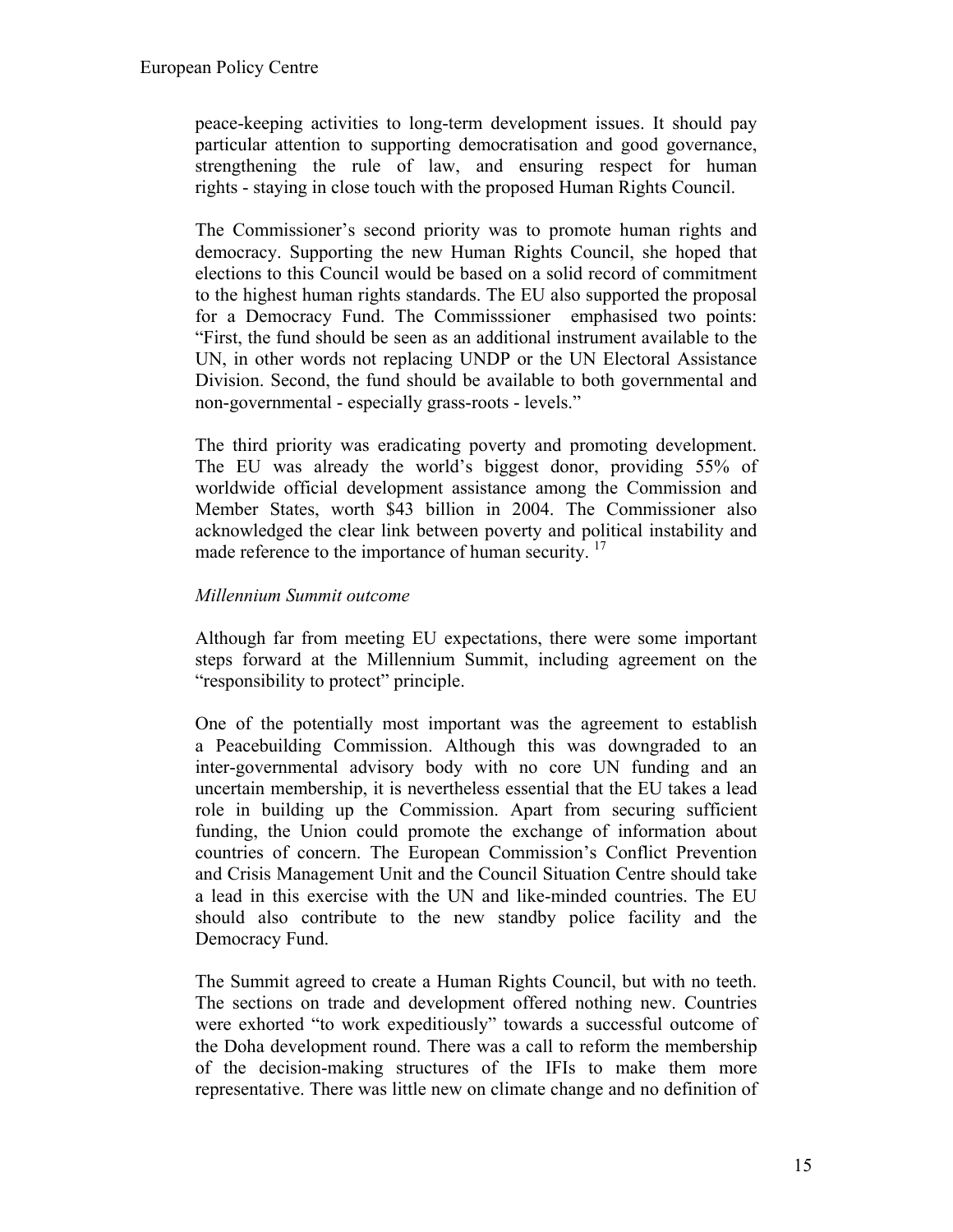terrorism. Perhaps the biggest failure was the absence of any agreement on how to tackle nuclear proliferation.

#### *Conceptual issues*

The relationship between the EU and the UN as partners in crisis management is characterised by far-reaching potential, yet also by formidable challenges.The inter-related crises of Afghanistan, Iraq, North Korea and Iran have placed a strain on a number of cardinal principles of traditional security doctrine contained in the UN Charter; namely:

- The non-use of force (except in self-defence or when authorised by the Security Council), enshrined in article 2.4 of the Charter, is challenged by the US doctrine of "threat prevention" through pre-emptive force for expanded self-defence;<sup>[18](#page-30-8)</sup>
- The sanctity of traditional governmental recognition at the United Nations is challenged by the experience of unauthorised regime change in Iraq in April 2003;
- The principle of P-5 concurrence in article 27.3 is challenged by the British theory of the "unreasonable veto"; $^{19}$
- The customary right of states to possess any weaponry they deem necessary for their self-defence is challenged by an emerging norm of "compulsory and selective disarmament" through a series of Security Council decisions over the past 15 years; $^{20}$  $^{20}$  $^{20}$
- The principle of domestic jurisdiction in article 2.7 is challenged by the proposed new norm of the "responsibility to protect".<sup>[21](#page-30-18)</sup>

The EU has been deeply divided over a number of these issues. A broad consensus exists among EU Member States over WMD disarmament and it has evinced general support for the "responsibility to protect" doctrine, although it has found this easier to embrace in Europe (Kosovo) than in Africa (Rwanda).

The major policy split, however, has emerged in response to the US unilateralist policy over Iraq. The pre-emptive use of force in March 2003, without Security Council authorisation, divided the major Member States, particularly France and Germany vis-à-vis the UK. Of perhaps greatest embarrassment for the EU, the British "unreasonable veto" theory was generated in response to a threatened French (and Russian) veto against Security Council authorisation of force. And the regime change of the Iraqi Government (universally recognised at the UN for the previous two decades despite its use of WMDs) was undertaken without any official querying of the legality of such a move.<sup>22</sup>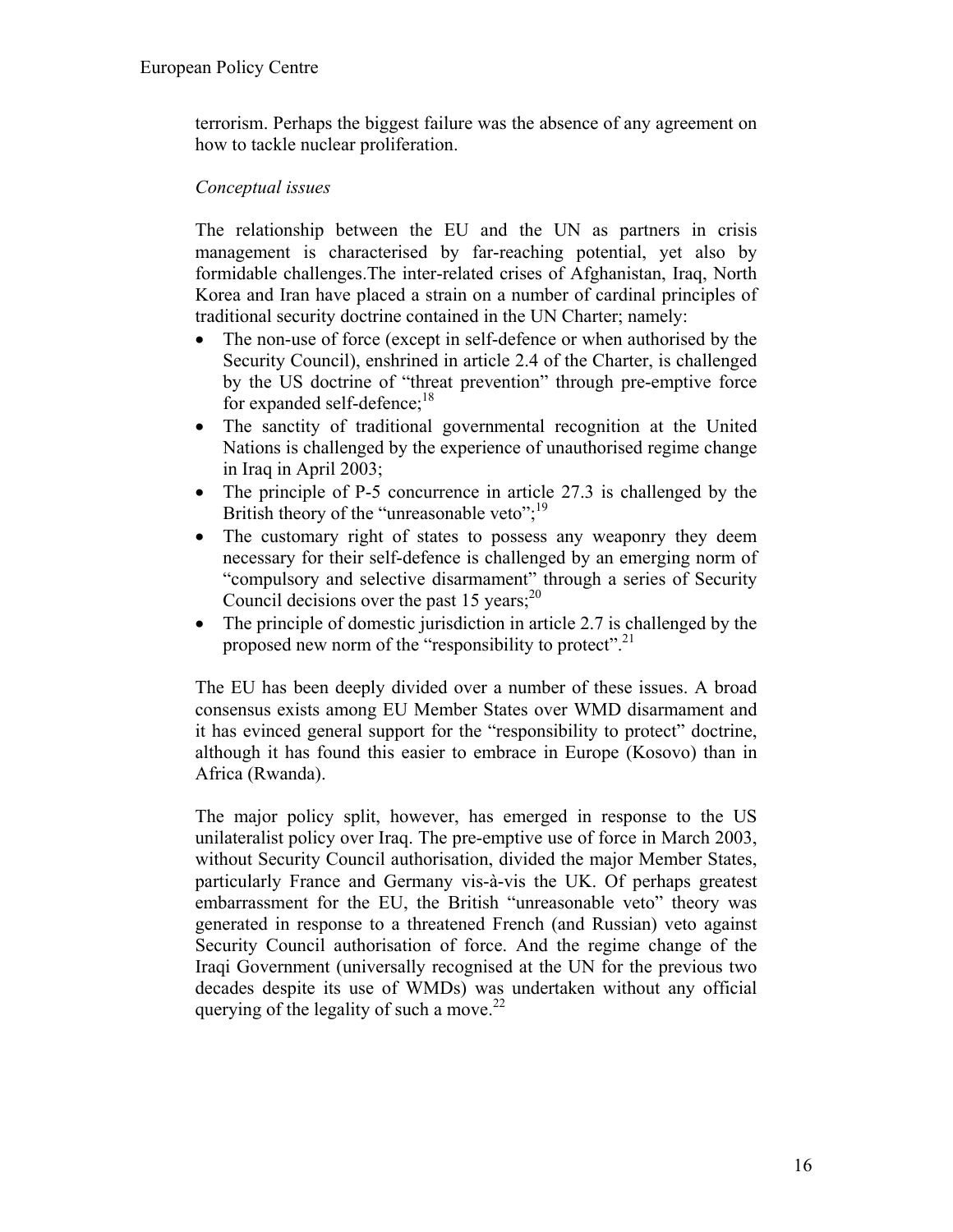### *Closer cooperation*

Recently, the UN has recognised the far-reaching potential of relying on a more active, capable and coherent EU as an operational partner committed to "effective multilateralism". The UN Secretary General has visited EU headquarters on a number of occasions and remains in close contact with Mr. Solana.

In June 2001, the Union's General Affairs Council agreed on a "platform for intensified cooperation" at four levels:

- EU ministerial meetings in Troika format with the UN Secretary General;
- Meetings and contacts between the EU High Representative and the External Relations Commissioner with the UN Secretary-General and his Deputy;
- Political and Security Committee meetings with the UN Deputy Secretary-General (DSG) and Under-SGs;
- Contact between the Council Secretariat and Commission with the UN Secretariat.

These plans have been thoroughly implemented in the past four years. Effective contact between the two secretariats commenced with Department of Peace-Keeping Operations (DPKO) officials on peace-keeping in May 2001. Since April 2002, the UN's DSG has led an annual mission to Brussels. EU military staff have identified the UN-DPKO as their UN partner, and the EU Policy Unit has identified the UN-Department of Political Affairs, (Europe branch). Joint task forces have been established to coordinate interaction over police and military missions, and foster training, with a "steering committee" now meeting biannually.

There are several sectoral and financing agreements. The two sides are currently examining issues related to planning, training, communication and best practices. Liaison offices have been strengthened in New York and Brussels. It is clear that, as far as the UN is concerned, the EU is in business as a "global actor".

Yet, according to Hedi Annabi, head of the UN's Department of Peace-keeping, while the EU's 25 Member States paid 40% of the peace-keeping budget (\$3bn in 2004), they provided only 7% of total troops in the field (currently 62,000 in 17 operations in four continents). In Africa, the EU only provided 2.4% of troops. There was thus still room for improvement.<sup>[23](#page-30-20)</sup> It is perhaps worth adding here that when one counts the number of EU forces from Member States engaged in UN-mandated peace-keeping operations but under NATO or EU command, the figure rises considerably. $^{24}$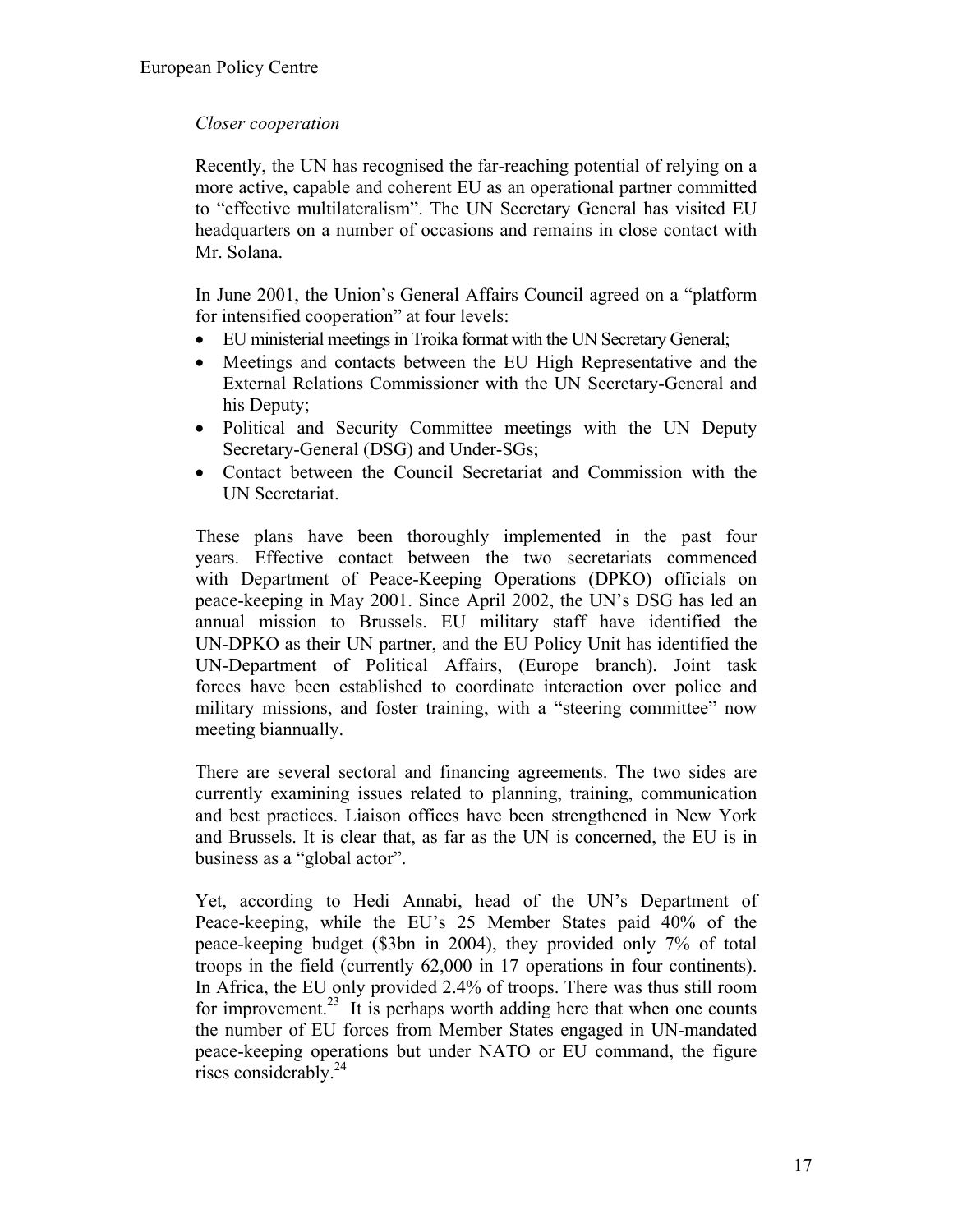Mr. Annabi also welcomed the introduction of "battle groups" as an additional tool for crisis management operations. These groups would bring more muscle to UN operations, could buy time for the UNSC to act and could be used in various ways, for example as bridging operations, as with Operation Artemis in the Democratic Republic of the Congo. These groups, however, should not be considered a substitute for participation in actual peace-keeping operations. The notion that the North paid and the South did the "dirty work" was not morally just. EU officials have been at pains to point out that the battle groups are a new EU instrument and that, for the time being, the emphasis is on bridging operations. The number of troops will depend on the existing demand. There is no automaticity; their use will be on a case-by-case basis. $25$ 

### *Political dimension - the EU as a regional organisation?*

The UN Charter accords a special place and role to "regional arrangements and agencies" in the maintenance of international peace and security. UN member states shall make "every effort" to achieve peaceful settlement of local disputes through such regional agencies before referring them to the Security Council. The Council, for its part, shall encourage the development of regional pacific settlement.<sup>26</sup>

In July 2003, the UN Secretary General called for a "regional global security mechanism" that would be flexible and responsive to "our rapidly changing and integrating world". A future arrangement in which designated "chapter VIII regional agencies" represent agreed "security regions" could be envisaged, with such agencies assuming an institutional role (representation, reporting) and an executive role for pacific settlement. Enforcement could be undertaken by either a "chapter VIII regional agency" or any other international organisation, as appropriate. $27$ 

This raises the question whether the EU is to be regarded as a regional agency under chapter VIII of the UN Charter. The status of international organisations vis-à-vis chapter VIII remains imprecise and uncertain. The Secretary General has convened six high-level meetings to date with "regional organisations". Some 21 participated in the last High Level Regional Organisations Meeting (HLROM), yet only seven were true regional agencies while the rest were sub-regional, cross-regional or trans-national. The EU was listed as three separate entities, reflecting the separate entities of the Troika (Council, Presidency and Commission).

For its part, NATO does not see itself as a "chapter VIII regional agency", but believes that it "acts in the same spirit".<sup>[28](#page-30-25)</sup> Nor, according to one authority, does the EU consider itself to be a chapter VIII regional arrangement or agency. Rather it should be seen as *sui generis* - operating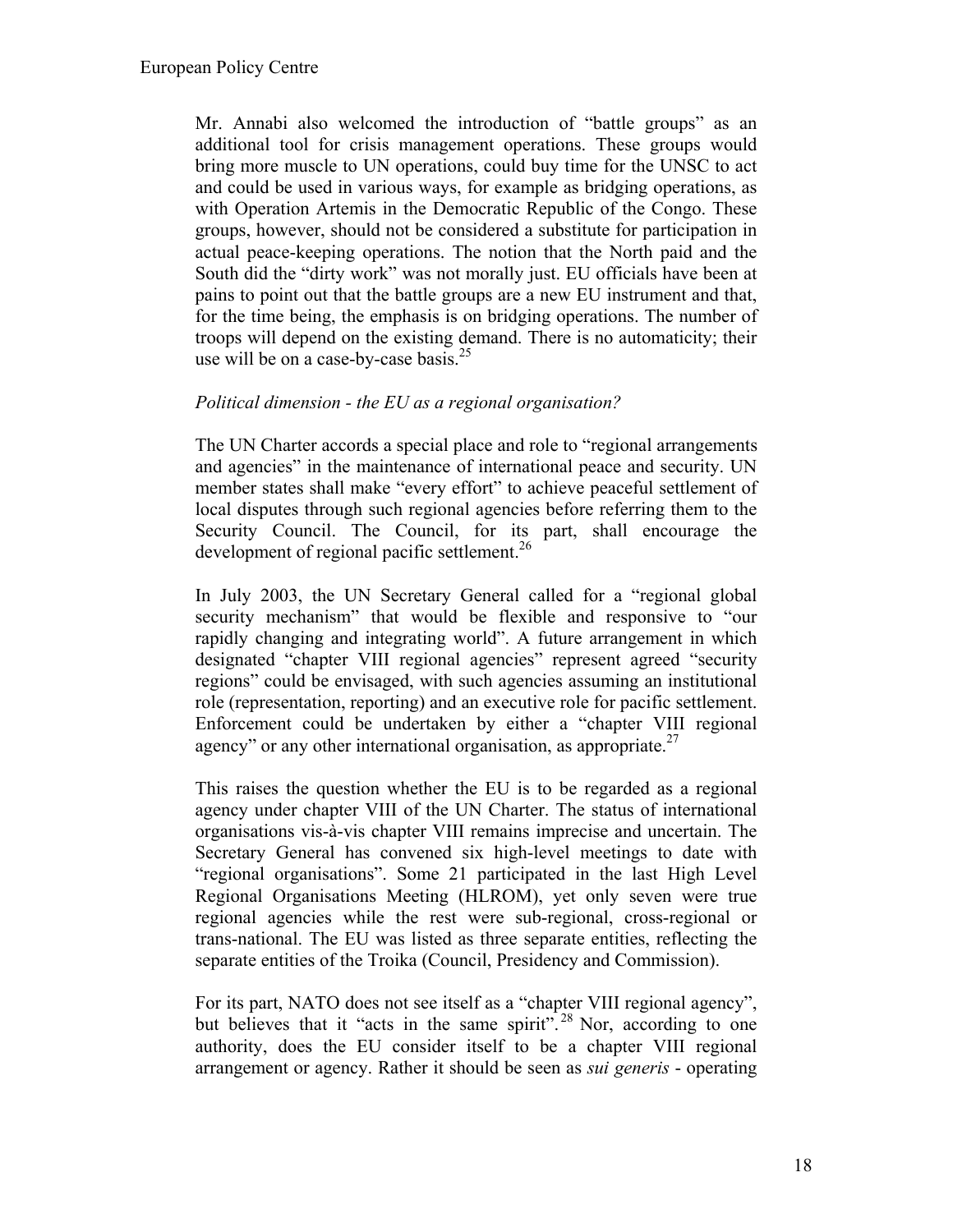on a plane above the nation-state but not yet, and perhaps never, a single supra-national entity. $29$ 

### **7. The EU and the OSCE (and Council of Europe)**

The OSCE is an important pan-European and transatlantic organisation involving 55 states, including the US and Canada as well as Russia and the new independent states in the Caucasus and Central Asia. It is under-resourced both in terms of budget and human resources, but has performed important tasks with regard to conflict prevention and crisis management.

It has played a very useful role in the Balkans, for example, in supporting the Ohrid Agreement in Macedonia. In recent years, it has greatly expanded its monitoring missions both for elections and human and minority rights, as well as what is often cited as its main advantage; namely, its extensive network of field missions throughout the regions where tensions are higher than normal. Although its consensus-based system has significant disadvantages for rapid decision-making, this is, to some extent, offset by the inclusive nature of the organisation.

As far as the EU is concerned, it made only scant reference to the OSCE in the European Security Strategy, stating that "for the EU, the strength and effectiveness of the OSCE - and Council of Europe - has a particular significance". Yet the Union provides almost half of the OSCE membership, and collectively is its main funder and provider of a majority of personnel for its field missions. In terms of representation, it is the Presidency which speaks for the Union when there is an agreed political position. But as Member States often exercise their right to speak at OSCE meetings, this tends to dilute any EU message.

The European Commission leads for the Union on issues relating to the economic and environmental dimension of the OSCE. It thus has a major role in preparing EU positions for the annual OSCE Economic Forum held in Prague in the spring, and for the various preparatory seminars held during the year. The most recent seminar was held in Prague from 23-27 May 2005, on the overall theme of *"Demographic Trends, Migration and Integrating Persons belonging to National Minorities: Ensuring Security and Sustainable Development in the OSCE area".* 

There is also an element of duplication in some EU and OSCE activities - for example, election monitoring, the police mission in Bosnia, etc - that sometimes leads to a feeling of competition rather than cooperation between the two bodies. At the same time, the OSCE also feels the EU should be taking on more responsibility in specific areas such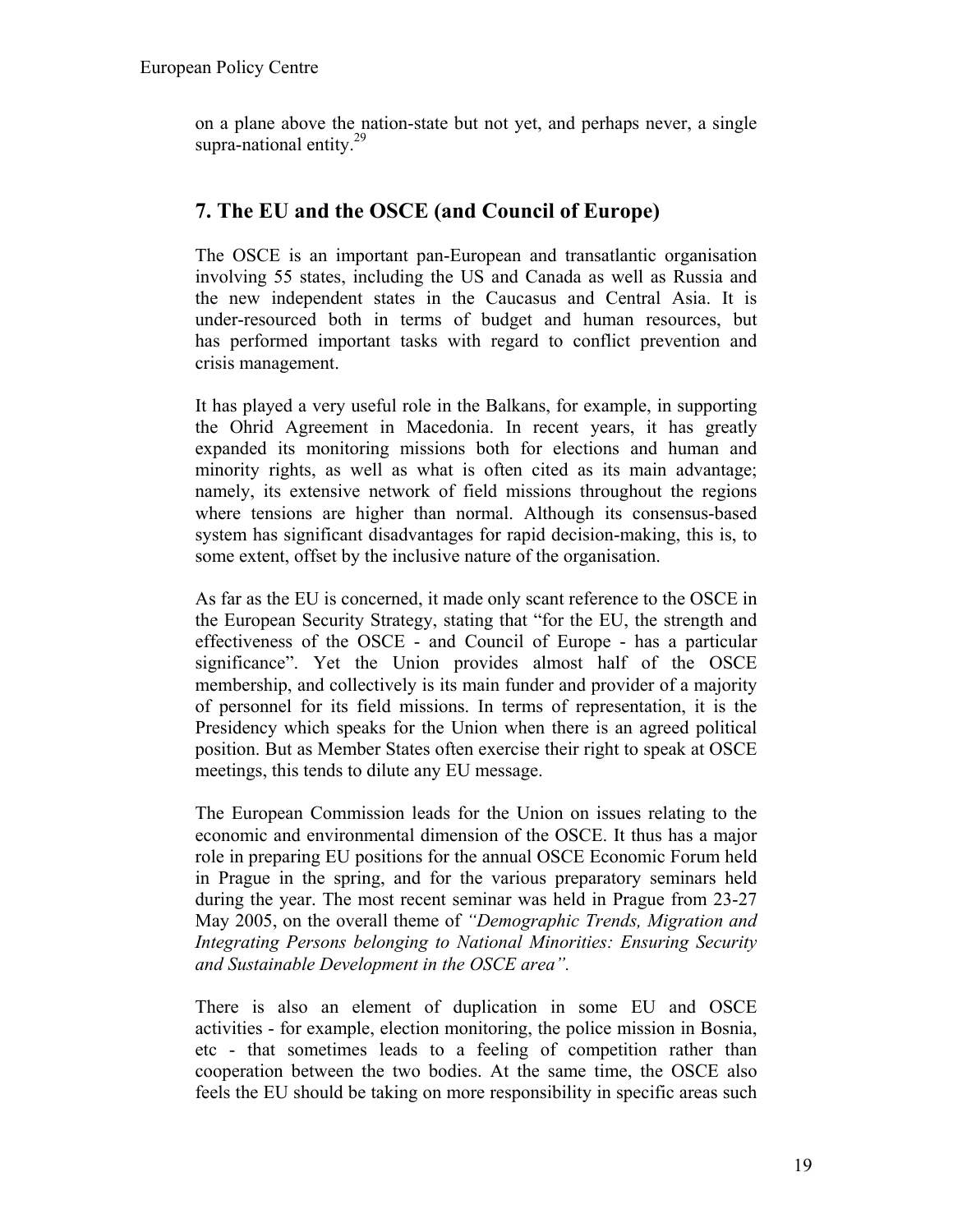as Kosovo. These problems extend to the Council of Europe, where again the EU voice is diluted. The Union's involvement with the Council of Europe has developed steadily in recent years and is based on a 2001 Partnership Agreement. This provides for twice-yearly consultations at senior official level and cooperation in a number of projects relating to democracy, the rule of law, human and minority rights.

EU politicians constantly make speeches and issue declarations favouring closer EU-OSCE-Council of Europe cooperation, but efforts remain modest. For example, at the third summit of Heads of State and Government, which took place in Warsaw on 16-17 May 2005, the three organisations agreed "to enhance cooperation in areas of common concern on the basis of their specific tasks and comparative advantages, while avoiding duplication of effort".<sup>30</sup>

A few months earlier, Commisioner Ferrero-Waldner, speaking at the  $12<sup>th</sup>$  meeting of the OSCE ministerial council, said the OSCE might concentrate on trying to resolve the "frozen conflicts" in Europe. She also pledged to promote EU-OSCE synergy, giving energy security, border management, good governance and institution building as examples.<sup>31</sup>

There is certainly scope for greater cooperation both at the strategic and operational levels. The OSCE has considerable expertise in several countries now targeted by the EU under its New Neighbourhood Policy and the Union could make use of this expertise in implementing its Action Plans.

In terms of EU support for the OSCE, the Union is identifying specific actions in conflict areas which are aimed at promoting economic development and creating a climate conducive to reconciliation: the EU rehabilitation project in South Ossetia is a noteworthy example. There are others, such as the renovation of the Guri Dam on the Georgia-Abkhazia internal border; the TRACECA bridge between Armenia and Azerbaijan; the involvement of the Caucasus and Central Asian States, together with Moldova, Russia, Turkey and Ukraine in the INOGATE pipelines project; and the involvement of the Central Asian States in the TACIS WARMAP water management project in the Aral Sea Basin.

The EU is also supporting OSCE monitoring operations by supplying equipment to the Georgian border guard. This work has led to close cooperation with the OSCE field missions, which are encouraged to work with the EC delegations, whether in Central Asia, the Caucasus, the Baltic States or the Balkans.

There are some who argue against the EU increasing its current level of support for the OSCE, as it will have less control over how resources are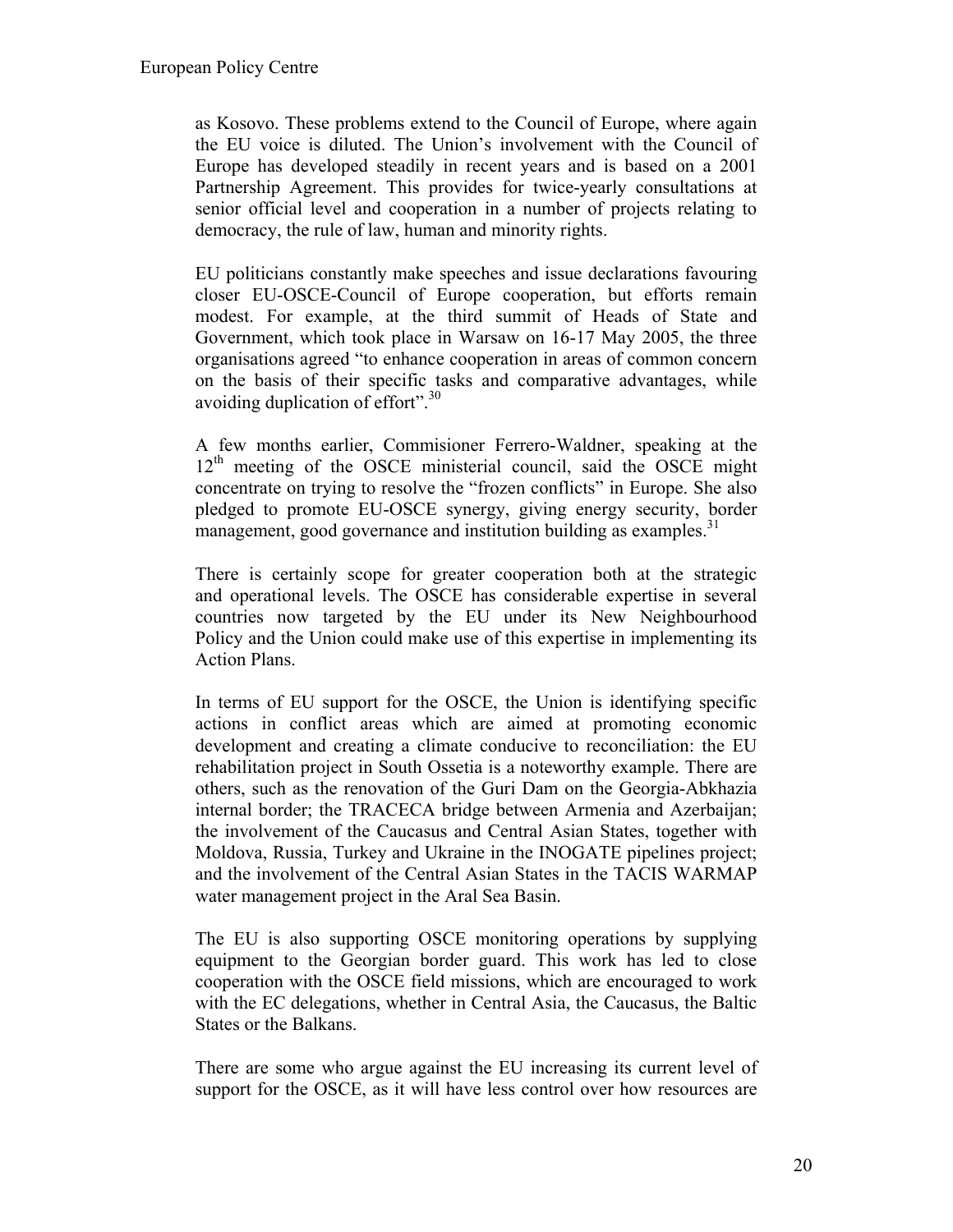spent. But the OSCE's budget is tiny compared to that of the Union, and the EU should be willing to increase its financial and other support to the OSCE. The Union should also support the modest reform proposals put forward by OSCE chair Dimitrij Rupel designed to strengthen the organisation.<sup>[32](#page-30-7)</sup> The most important change, however, would be the EU agreeing to speak with one voice in the OSCE.

### **8. The EU and NATO**

In developing the policy of "effective multilateralism" with the UN at the centre, the EU has also developed a partnership with NATO to deal with crisis management.<sup>[33](#page-30-28)</sup> The Berlin Plus arrangements and the smooth handover from NATO to an EU peace-keeping force in Bosnia in January 2005 is evidence of this partnership.

Yet there are strains in the relationship, partly due to differing visions of the future of the Union and NATO on either sides of the Atlantic. Both the EU and NATO are struggling to improve their military capabilities. Both have identified similar problem areas and yet, with so much overlap, it remains unsatisfactory that the EU and NATO are not working much more closely on a common capability and procurement agenda.

A key obstacle to developing EU-NATO relations at a working level had been the difficulties in achieving security arrangements to support an inter-institutional relationship which has come to be known as "Berlin Plus". This has become a term that symbolises all that is good and bad about recent EU-NATO relations. Its origins refer to the 1996 NATO Ministerial in Berlin where foreign ministers agreed to make NATO assets available to operations led by the Western European Union (WEU) in a bid to boost European defence within NATO. At the 1999 Washington Summit, this provision was extended to EU-led Crisis Management Operations under the European Security and Defence Policy.

The Washington communiqué said these arrangements would cover "…operations in which the Alliance as a whole is not engaged". The original Berlin Plus comprised four principles that included:

- Assured EU access to NATO operational planning;
- Availability to the EU of NATO capabilities and common assets;
- NATO European command options for EU-led operations, including developing the European role of NATO's Deputy Supreme Allied Commander, Europe (DSACEUR);
- Adaptation of the NATO defence planning system to incorporate the availability of forces for EU operations.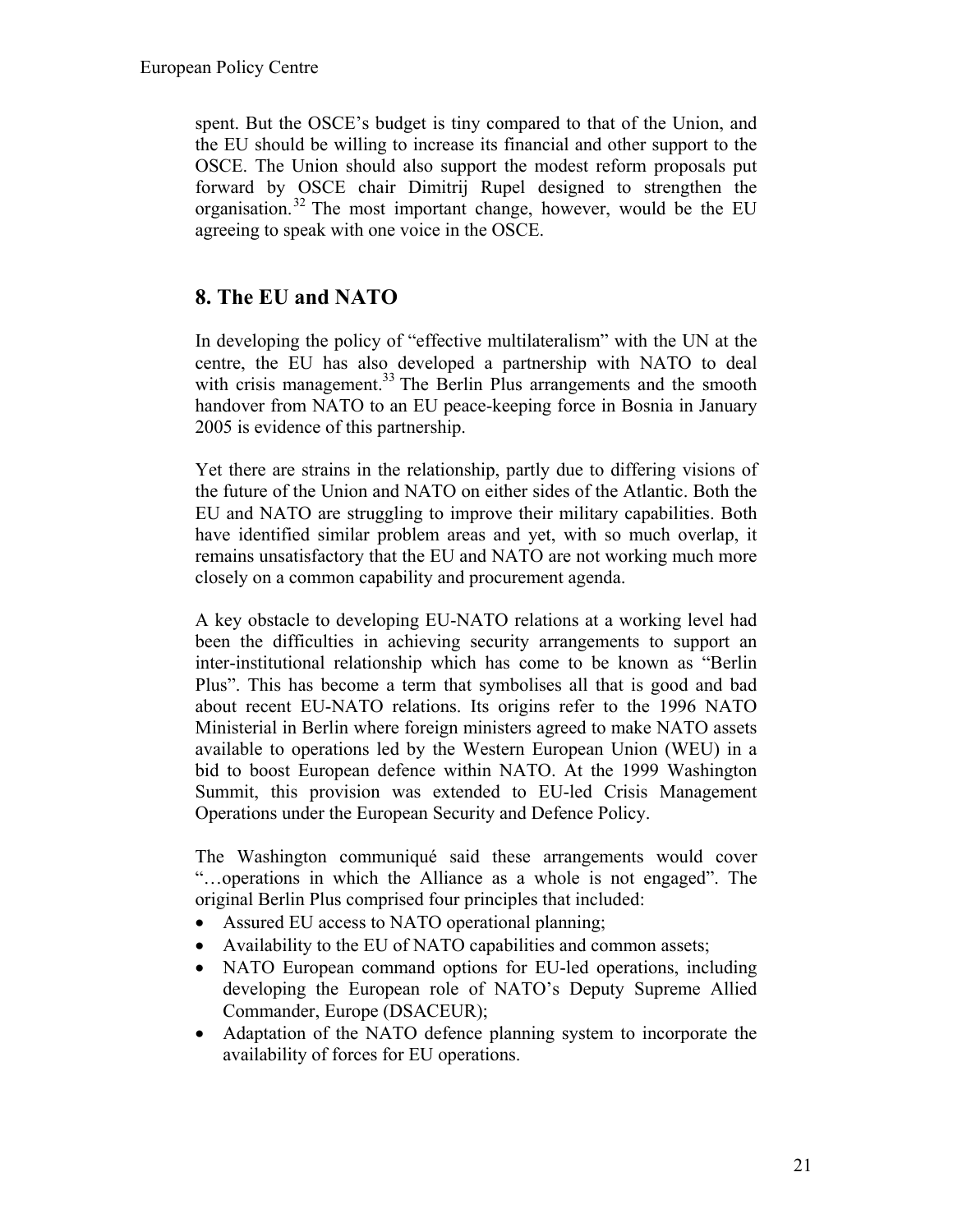Between 1999 and December 2002, the EU and NATO were prevented from formalising this agreement due to blocking manoeuvres by, alternately, Greece and Turkey**.** Eventually agreement was reached in December 2002 which led to a further series of EU-NATO agreements providing for:

- A NATO-EU Security Agreement;
- Assured access to NATO planning capabilities for EU-led Crisis Management Operations (CMO);
- Availability of NATO assets and capabilities for EU-led CMOs;
- Procedures for the release, monitoring, return and recall of NATO assets and capabilities (known as the "Model Contract");
- Terms of reference for DSACEUR and the European Command Options for NATO;
- EU-NATO consultation arrangements in the context of an EU-led CMO making use of NATO assets and capabilities;
- Arrangements for coherent and mutually reinforcing capability requirements.

Berlin Plus is also, therefore, a series of institutional arrangements between the EU and NATO that enable them to exchange information securely and to establish the manner in which NATO makes available its assets.

There has long been an underlying tension between those, led by France, with a desire to have a fully autonomous ESDP and those, led by the UK, with a determination to keep ESDP wedded to NATO. These tensions increased during the Iraq war when France, Germany, Belgium and Luxembourg took the step of calling for an independent EU operational headquarters to be set up in the Brussels suburb of Tervuren. After considerable diplomatic wrangling, the idea was finally accepted with silent approval from the US on the basis of UK reassurances.

Nevertheless, one cannot help observing that Berlin Plus could be better mobilised not just to support NATO's extraction from the legacy operations in the Balkans (from SFOR to ALTHEA), as it orients towards Afghanistan and the Middle East, but also to help develop the right framework for Europeans to transform their defences to produce real capabilities that can make them key security partners at all levels, internationally and regionally.

This could at least lead to greater inter-institutional coordination in the capability development process and, in turn, developing relations between the various NATO agencies working on capability and defence investment, the new Defence Agency and the Commission's Green Paper on Procurement and Preparatory Action work. There should also be regular exchanges between both bodies on crisis management.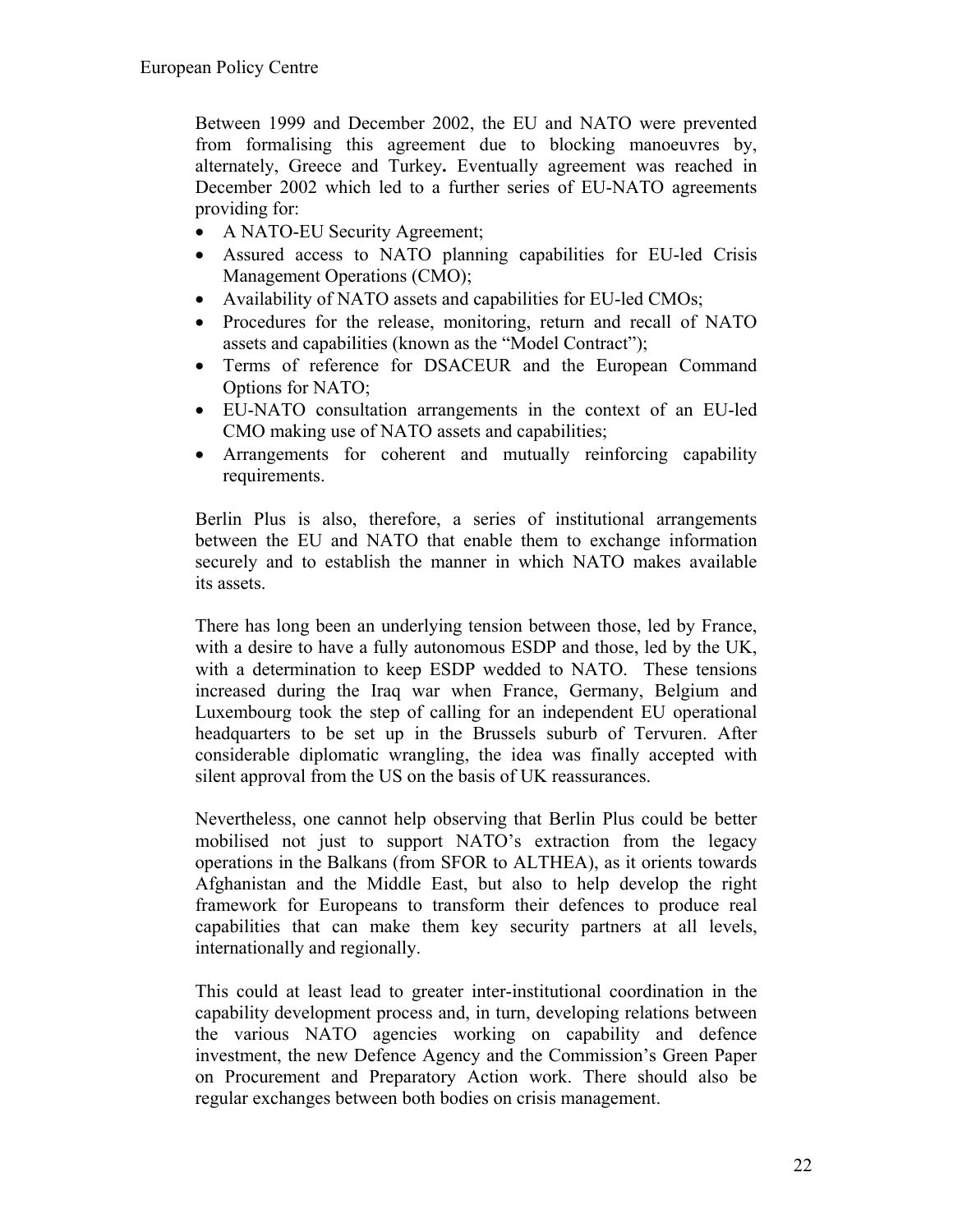### **9. The EU and international economic fora**

As was acknowledged in the Millennium Summit declaration, the international financial and economic institutions play an increasingly important role in conflict prevention and crisis management; hence the need for the EU both to strengthen its own external representation and to ensure that these bodies operate as effectively as possible. At present, the confused external representation of the EU in the CFSP is mirrored in many other policy areas, from trade policy and environmental negotiations to the G8 and the International Financial Institutions (IFIs).

### *Trade*

The one notable exception is trade policy, which has been an area of Community competence for some time. In international trade negotiations, it is the Commissioner for Trade (currently Peter Mandelson) who represents and speaks for the Union. The advantages of this approach for all Member States have been proved in many trade negotiations, from the Kennedy Round to the Doha Development Agenda.

The approach is simple. The EU Council of Ministers agrees on a mandate, which the Commission then uses as the basis for its negotiations with third parties. After agreement is reached, the Commission presents the results to the Council for approval. Such an approach could usefully be used in the foreign and international economic policy fields.

In terms of WTO reform, it is unlikely that there will be a consensus to move away from unanimity, but there are nevertheless a number of reforms that could be undertaken to strengthen the effectiveness of the WTO. The most salient were contained in a report by Peter Sutherland.<sup>34</sup> Clearly the priority under Pascal Lamy's leadership is to achieve a successful conclusion to the Doha Round. Thereafter, there could be efforts to strengthen the WTO system that Lamy once described as "medieval". These measures could include moving away from the consensus principle, giving the Director General a right of initiative, and boosting the WTO's human and financial resources. It is also necessary to support developing countries to achieve adequate representation in the WTO and other global bodies.

### *Environment*

In the environment arena, an area of mixed competence between the Community and the member states, there has been an *ad hoc* approach in recent years. Some informal arrangements have been put in place to maximise the EU's impact in international environmental negotiations, facilitate preparations and ensure continuity. Two specific *ad hoc*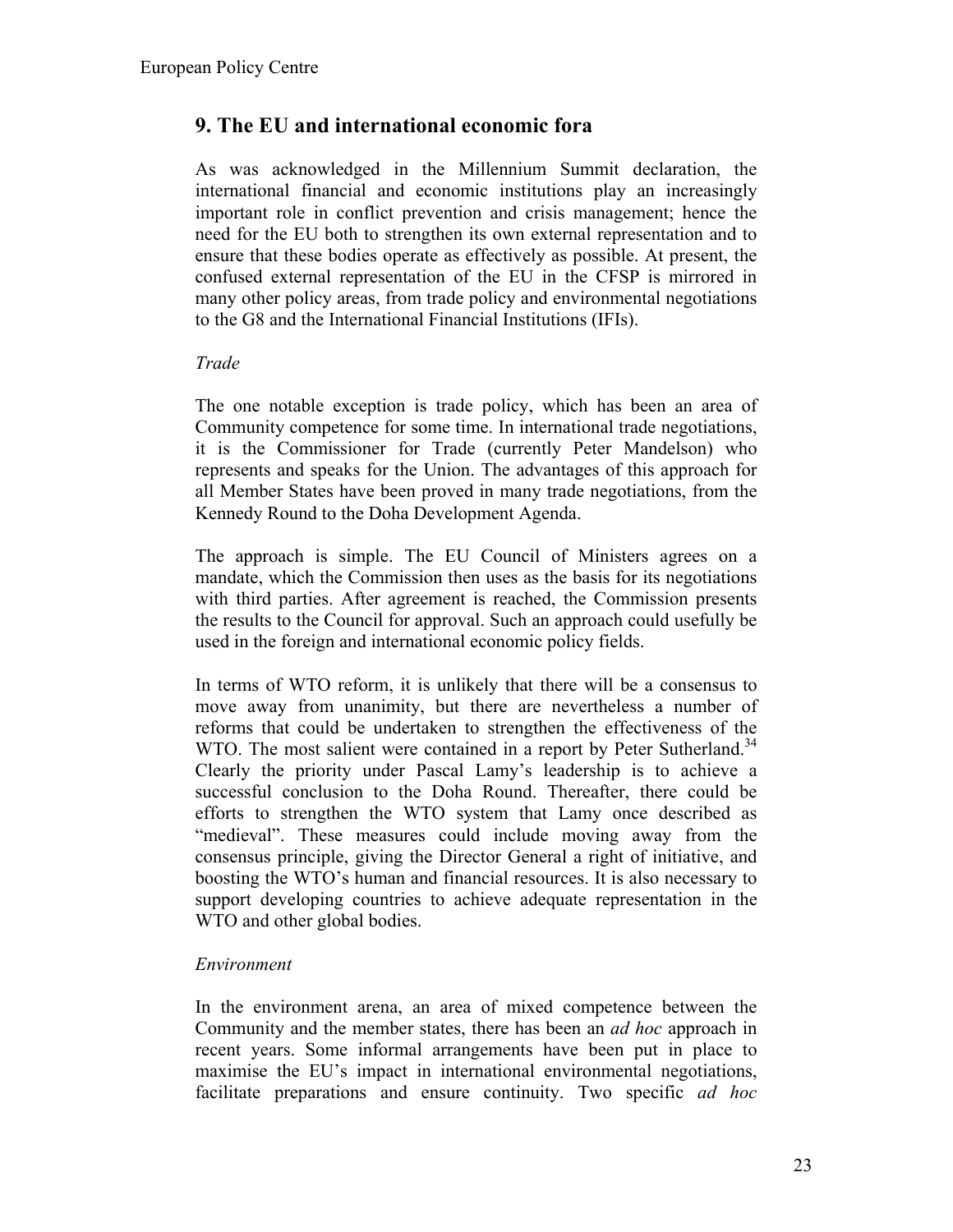experiences deserve mention: first, the "lead-country approach" in the Commission on Sustainable Development (CSD); second, the "EU-team" approach in the biosafety negotiations.

The limitations of the six-monthly rotating EU Presidency have also been exposed in international environment negotiations, which usually last several years. As in the CFSP domain, there are substantial differences in capacities between the Member States. Some favour giving the Commission a negotiating mandate, as in trade policy, but others are opposed to what they would regard as increased power for the Commission. In the negotiations on climate change and implementation of the Kyoto Protocol, it is the Presidency which negotiates on behalf of the EU, although the Commission plays an important role, in particular on issues which need to be coordinated and harmonised.

Regrettably, the international institutions of global environmental governance leave much to be desired. The United Nations Environmental Programme (UNEP) is the best known, but struggles with low status, unclear leadership, lack of funding and an incoherent structure. There were calls for a UN environmental organisation to be created prior to the Millennium Summit, but no consensus was achieved. Eurobarometer polls suggest there is considerable public support for the EU to take a leadership role in this field.

But to do so, it would have to ensure that it set a good example to others (by meeting the Kyoto targets) before seeking to build coalitions and using its economic weight to promote environmental concerns globally, including the establishment of a UN body with teeth. [35 T](#page-30-30)he Union should support the creation of a new multilateral institution for the environment and should ensure that it is represented as a single entity in its governance structure.

### *G8 and the IFIs*

Despite the introduction of the euro, the EU continues to punch below its weight in international financial and economic fora. With the shift, in euro-zone countries, of monetary policy sovereignty from national level to the European Central Bank (ECB), one would have expected the Union's role in international economic and financial governance to have increased significantly. Regrettably this has not happened, as there are still problems stemming from the fact that some Member States are not members of the euro-zone and jealousies surrounding participation in IFI board meetings and G8 meetings.

Given the importance of the International Monetary Fund (IMF) and World Bank in conflict prevention and crisis management, it is regrettable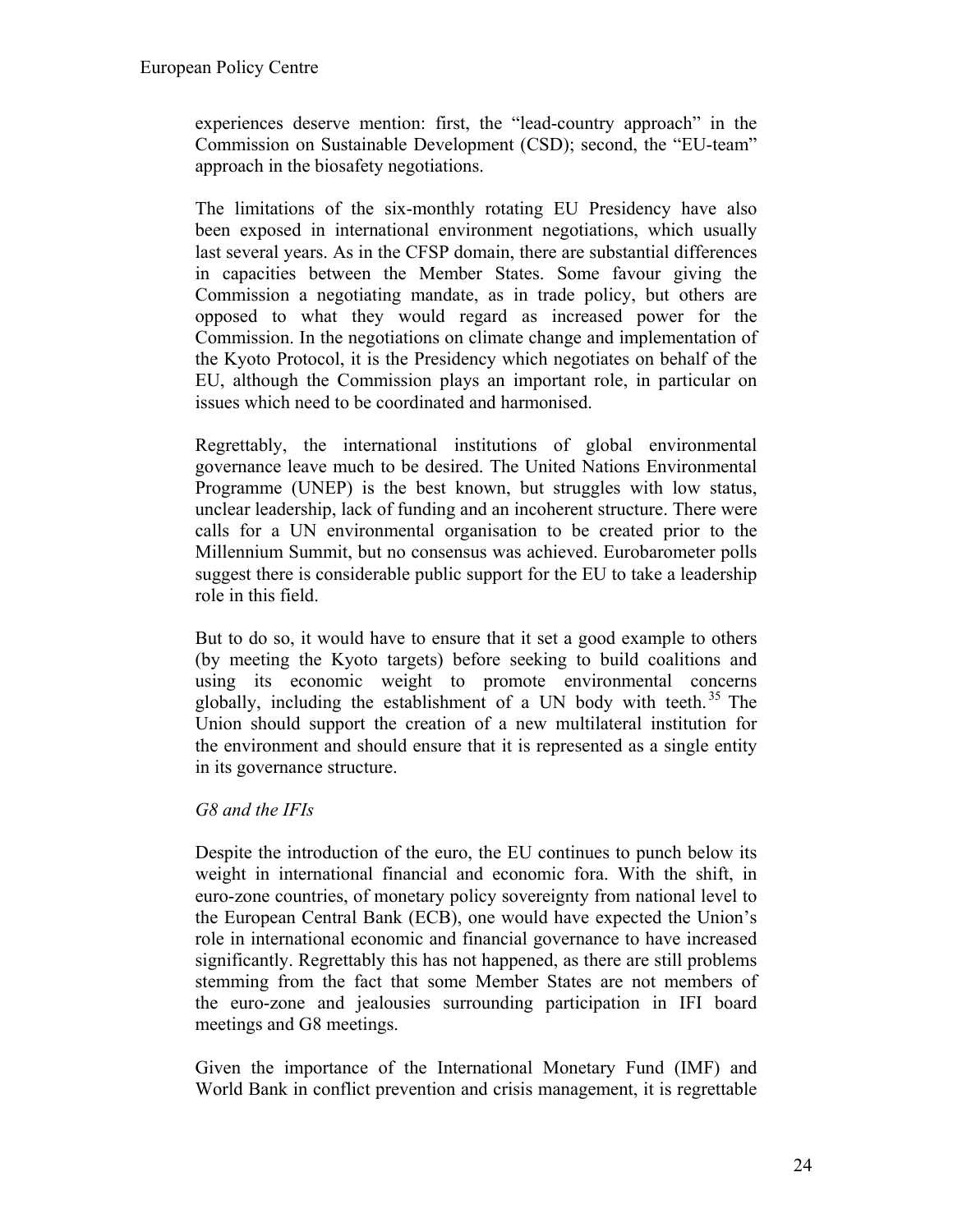that the EU has not only failed to move forward in terms of its representation on these bodies, but also that it does not hold discussions on the major policy issues on the agenda of ministerial meetings of the IFIs. This should be remedied as soon as possible. The most logical and efficient joint European representation at the IMF would be a chair on the board held by euro-zone countries and the ECB. It is likely, however, that such a move, even if agreed by Europeans, would be opposed by the US, which has a record of resisting EU efforts to achieve representation on international bodies.<sup>36</sup>

The Union's role in the G8 has developed gradually over the years. In 1998, the European Council agreed rather complicated guidelines on the EU's external representation in financial fora. For meetings of G8 finance ministers, "the president of the ECOFIN Council, or if the president is from a non-euro area member state, the president of the Eurozone, assisted by the Commission" participates.

Union views on other issues of particular relevance to the Economic and Monetary Union (EMU) would be presented at the IMF board by "the member of the executive director's office of the Member State holding the euro presidency, assisted by a representative of the Commission". On issues of particular relevance to EMU, the European Council conclusions encouraged the Commission, Council and Member States to prepare common positions for presentation in international fora, but it was recognised that this might be hindered by not being fully associated with the preparatory processes for international meetings.

In fact, the G8 process has been very unsatisfactory from an EU institutional standpoint. It suggests that some Member States are more equal than others and dilutes the Union's coherence and visibility at one of the world's major media events. Over time, the EU must move to a single voice in a reformed G8. In recent years, there has been mounting criticism of the G8 for its lengthy communiqués, lack of follow through and transparency, and restricted membership. Given the lack of substance of G8 meetings, it is not surprising that there have been calls, not just from anti-globalisation protesters, for the G8 to be abolished. Abolition is unlikely, but the G8 should be transformed into a G20 to allow for greater representation from the south (India, Brazil, China, etc.).

So far, *ad hoc* solutions to external representation have prevailed for the IMF, G7 finance ministers, the Financial Stability Forum, the G20 and other groupings where issues relevant to EMU are discussed. Member States have begun to realise, however, that these *ad hoc*  solutions are not the best way for the Community's voice to be heard internationally. There is also increasing pressure from emerging markets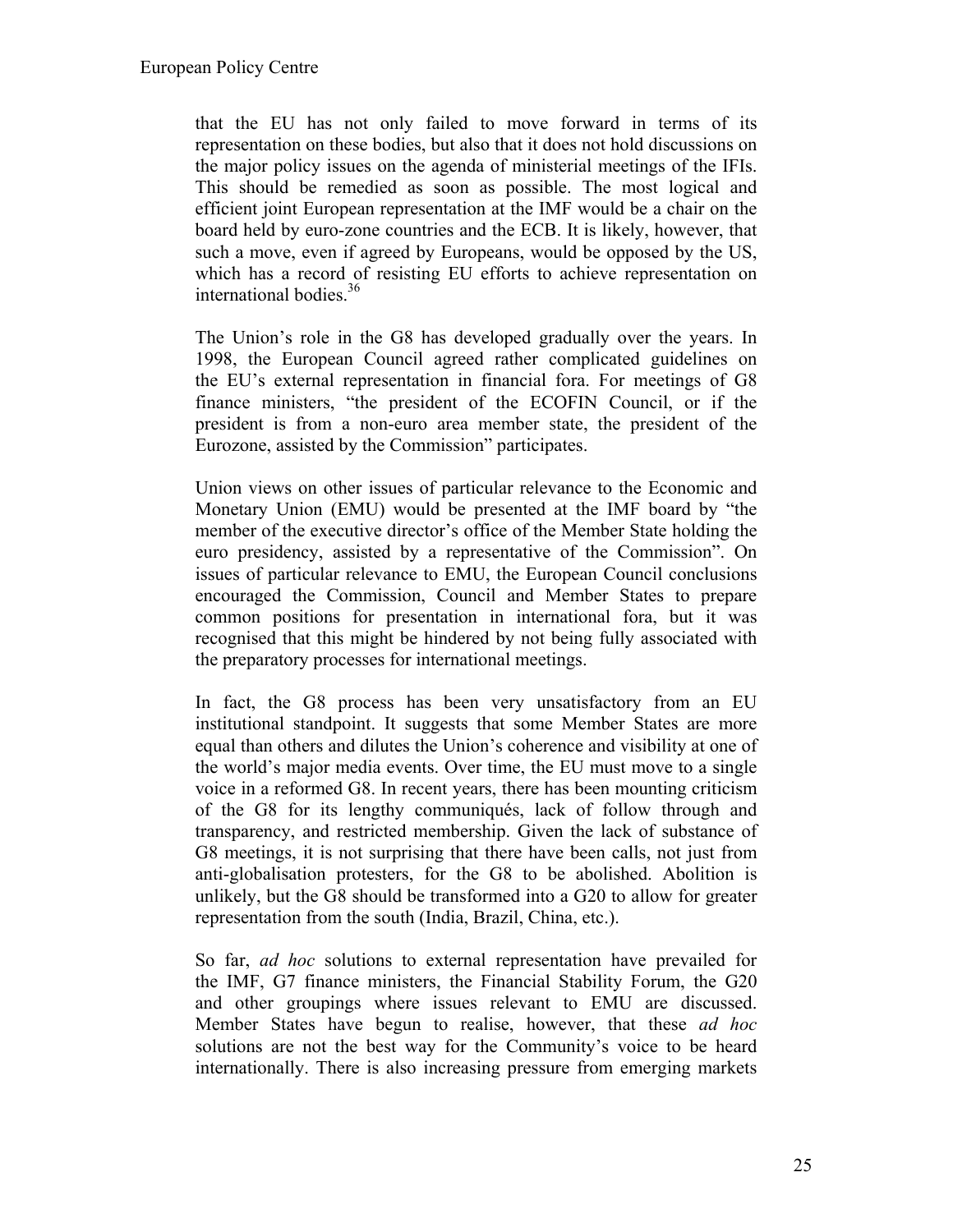and non-European G7 countries for EU representation on bodies such as the IMF to be streamlined.

In the IMF, procedurally, the euro-area dimension has been taken into account in that the euro-zone is treated like IMF Members, including EU members, with regard to Article IV consultations. Institutionally, however, less progress has been made. The 1945 IMF Articles of Agreement confer on countries the right to become members. This is difficult to reconcile with the specific nature of the Union and EMU. Furthermore, the IMF decision-making process, with countries grouped in mixed EU/non-EU constituencies, can sometimes be at odds with the Union's need to respect EU Treaty requirements on position-taking and representation.

Under the Articles of Agreement of the International Bank for Reconstruction and Development (IBRD), a country must first join the IMF before it may become a member of the World Bank. Given this, and the fact that World Bank voting constituencies are organised along similar (sometimes mixed EU/non-EU) lines as in the IMF, the situation regarding EU representation within the World Bank is similar to that within the IMF.

While ultimately it is to be hoped that there will be a single EU seat in the IFIs, the question is how to get there. There are those who argue for a gradual approach, placing the emphasis on improved coordination *sur place* in Washington. Others suggest that as the IMF agenda is increasingly dominated by issues relating to EU competence, the Union should play a more prominent role through the EU Council which deals with economic and financial issues (Ecofin). This would mean Ecofin discussing IMF issues at its regular meetings and adopting common positions.

Apart from the question of EU representation, it is important to ensure the legitimacy of the IFIs. One step to increase this would be to end the *de facto* duopoly of the EU and US always nominating the respective heads of the IMF and World Bank. The leadership of both bodies should be an open contest decided on merit alone.

There is growing recognition that the current structure of the IFI boards is unfair, while a more controversial proposal would be to merge the two bodies as there is a growing overlap in their tasks.<sup>[37](#page-30-31)</sup> The IMF has its World Economic Outlook and the Bank produces World Economic Indicators. The IMF is engaging in more long-term lending, traditionally the domain of the World Bank, and both produce rather similar economic reports and analyses. Both bodies also basically share the same board of directors. If there was no consensus in favour of an immediate merger, there would still be considerable scope for merging many of their activities.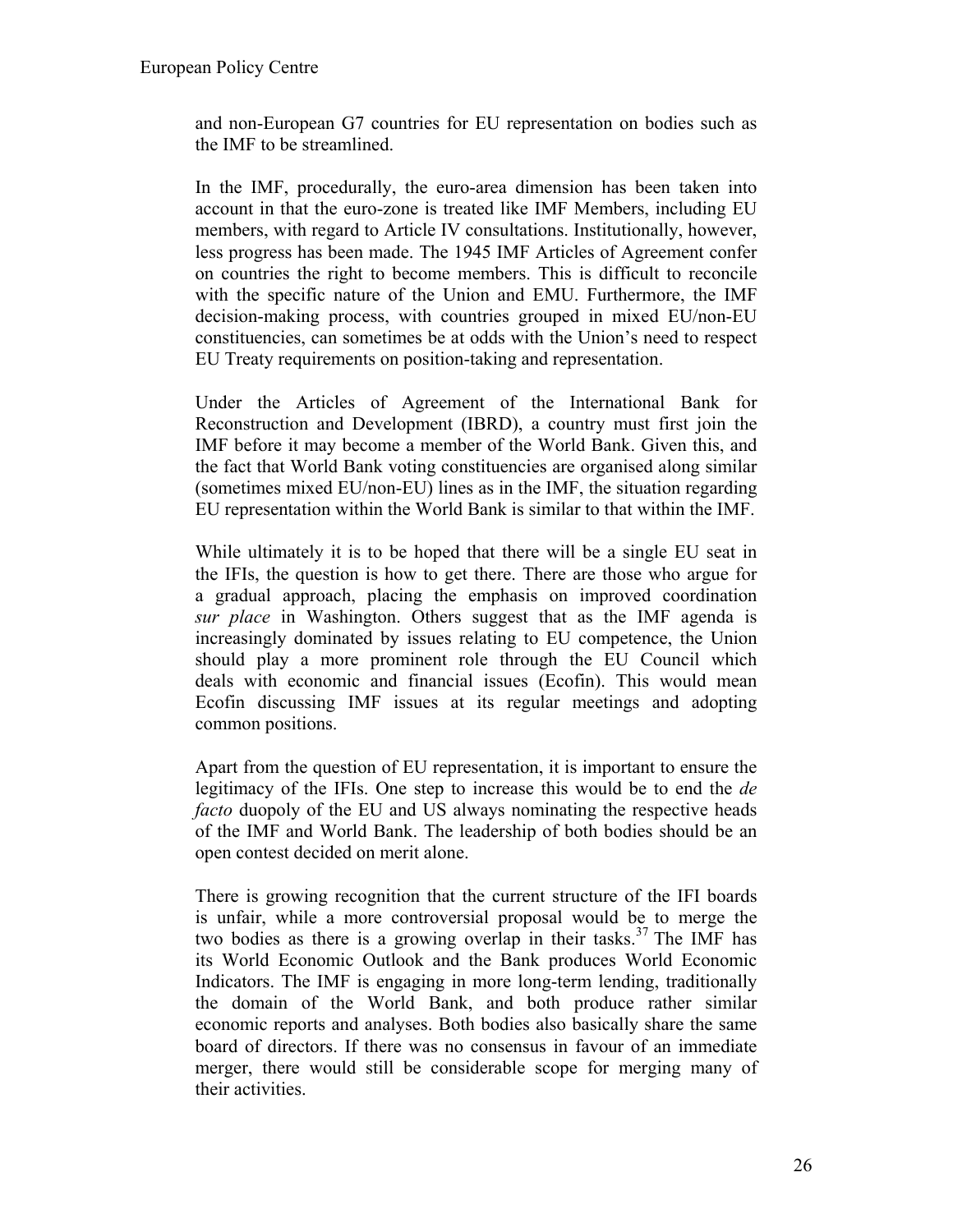The EU's position in the Bretton Woods organisations is thus highly confusing and clearly weakens the Union's position in international fora, including when discussing international assistance for crisis management purposes.

During a debate in the European Parliament on 11 June 2005, the Economic and Monetary Affairs Commissioner Joaquin Almunia deplored the disparity between the EU's political and economic weight and its participation in the governance of international financial institutions. The aim, he said, should be single EU representation in the IFIs. Speaking in the same debate, Luxembourg European Affairs Minister Nicolas Schmit pointed out that the EU's 25 Member States held 28% of the votes at the World Bank, compared to 18% for the US. But the influence of the US was far greater as it spoke with one voice.

MEPs who spoke in the debate were unanimous in calling for greater EU coordination in the IFIs as a prelude to single representation. It is time the major EU Member States recognised the increased benefits for the Union of speaking with one voice in the IFIs. One such benefit would be the transfer of the IMF headquarters from Washington to Europe as, under the articles of agreement, it states that the IMF will be located in the country of the largest shareholder.

### **10. Conclusion**

This paper has sought to examine some of the problems facing the EU in promoting "effective multilateralism" and in seeking to strengthen the major international institutions.

The external representation of the Union is a complicated process and likely to undergo further changes as and when there is political will to implement some or all of the proposals in the Constitutional Treaty. The EU is gradually increasing its profile in the world, and more and more countries are looking to Brussels for a lead on global issues. Yet there are clear challenges to more effective Union participation in international bodies.

First, the lack of political will means that there are challenges for reaching common EU positions. This applies on the economic and financial front as well as the political front. For example, the Union has been largely invisible in international efforts to deal with the recurrent financial and banking crises often caused by the sharp swings in capital flows to emerging markets.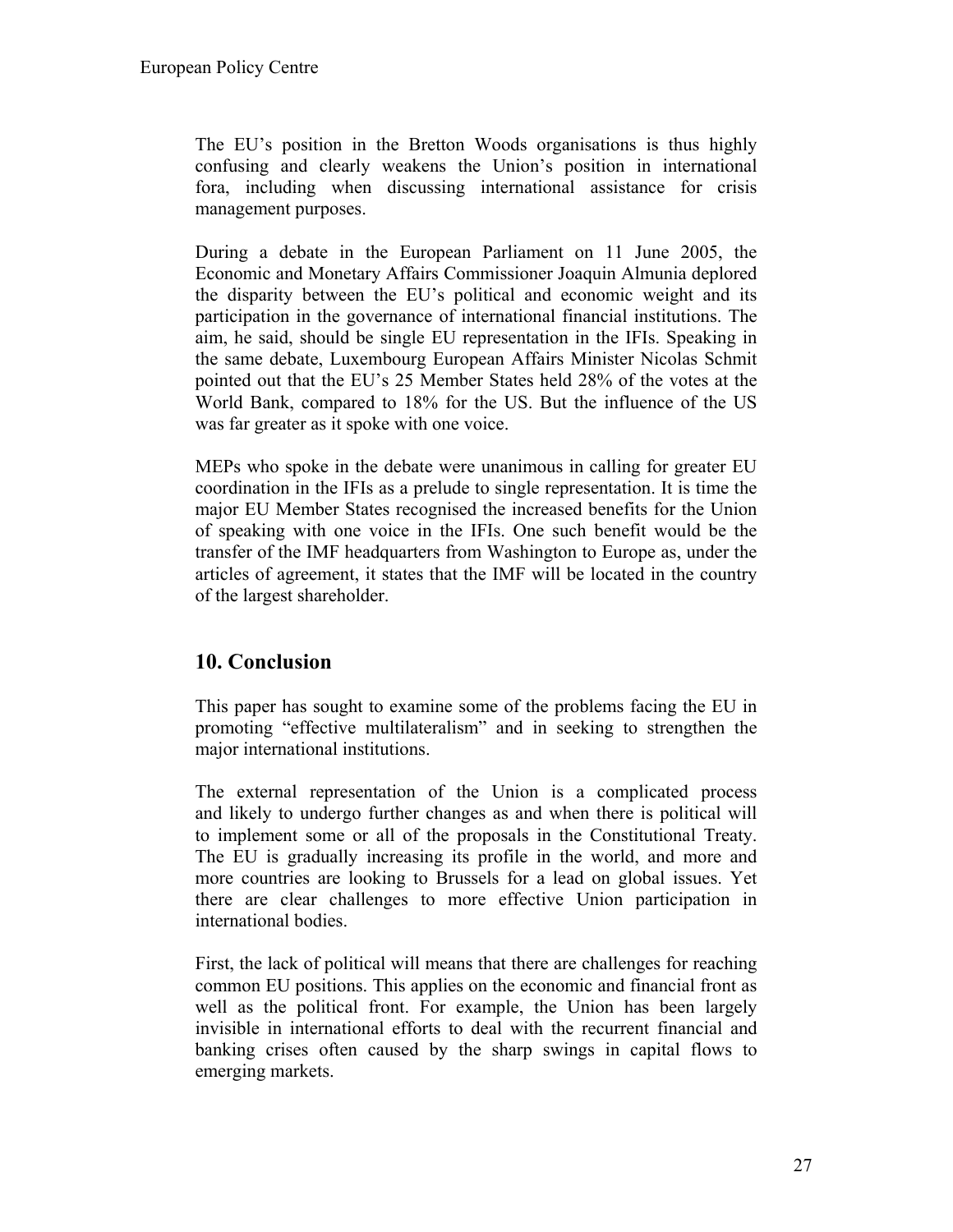No coherent EU position has ever been developed and defended, even in cases where Europe's strategic interests are clear, e.g. Turkey. In contrast, the US usually has well-defined positions and is highly effective at influencing multilateral bodies such as the IMF. Second, how to develop effective and coherent EU representation within bodies that were set up for a membership comprising only states? Some argue that an EU seat at the UN would not be possible under present international law. But if the Union was able to speak with one voice it would greatly help in overcoming procedural problems. It is important not to give up the long-term goal of a EU seat at the UN. This is after all the logic of a Common Foreign and Security Policy.

Another challenge is enlargement. If the enlarged Union of 25 - and soon to be 27 - Member States can speak with one voice, then clearly it will increase its influence on the world stage. But the Iraq crisis revealed substantial differences between the Member States, especially in attitudes towards the US. It is likely, however, that the new Member States will align themselves, as they have done in the past few years, with the mainstream of EU policies. They will recognise the value of the Union speaking with one voice. Already, apart from prospective member Romania, they have withstood US pressure to sign bilateral agreements on the ICC.

The EU must also ensure that "effective multilateralism" does not remain an empty phrase. There are different approaches to the concept of multilateralism. These include the "assertive multilateralism" of the early 1990s when the US took the lead, within the framework of the existing multilateral framework, and the international community was largely prepared to follow. Under the first administration of George W. Bush, there was a period of "hegemonic multilateralism" when the US forcefully led the world in the war on terrorism. The EU has opted for "effective multilateralism" which involves a commitment to the current international legal framework, and combating WMD proliferation is pursued through "constructive engagement" rather than pre-emptive force.

If collective action is to be effective, however, the US must be convinced that its national needs can be met and its fears assuaged through multilateral approaches, institutions and mechanisms, without having to resort to the unilateral use of force outside the Charter provisions. The other major powers - in particular Russia, China and the EU - must be satisfied that the US can be expected to operate within the constraints of international law, and that their interests will not suffer through an unbridled 'assertive hegemony'. The economically-impoverished South and the politically dispossessed people in the Arab world must also be reassured that the broader challenges of 'human security' that can generate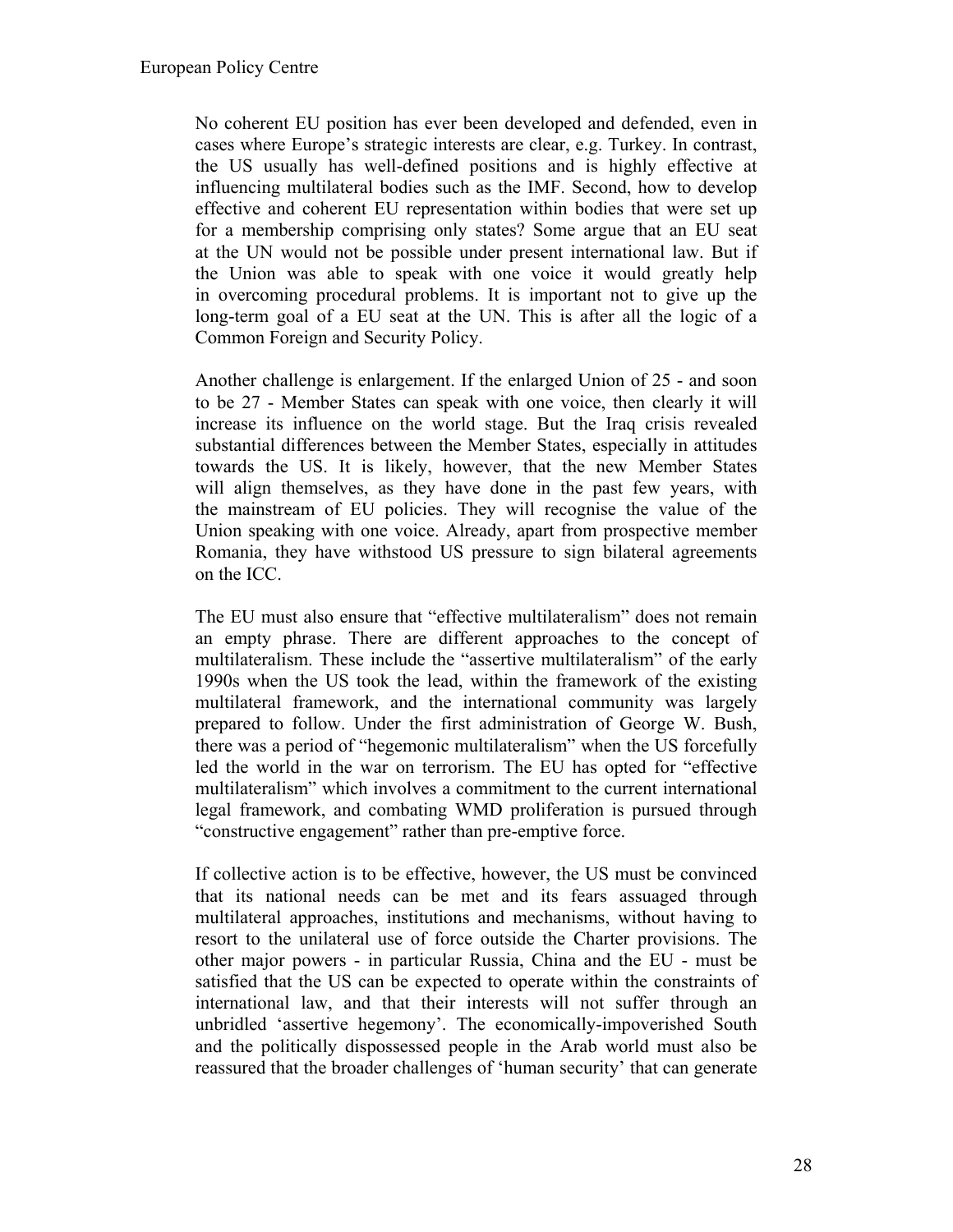violent conflict in their regions are genuinely being addressed in the global security system.

These goals - US national security, a rules-based international system and global human security - comprise the multiple requirements for effective collective action in the future. The US often criticises the multilateral system as sometimes ineffective, and the EU needs to prove that multilateralism will bring greater results in the long run. It remains now for the Union to forge a greater internal coherence while, at the same time, strengthening its operational partnership with the UN and other international institutions in conflict prevention and crisis management as an alternative to unilateralist pre-emption. From the spate of global opinion polls over the past 18 months, there is little doubt which of these alternative strategic doctrines the majority of the world's citizens prefer. Implementing this strategy will be a major challenge for the EU but one it cannot allow to fail.

#### *Fraser Cameron is a Senior Adviser to the European Policy Centre.*

#### **Endnotes**

<sup>1</sup> I am grateful to a number of people for input and comments on this paper, particularly Sven Biscop of the Belgian Royal Institute for International Affairs, Kennedy Graham of the United Nations University, Monika Wohlfeld of the OSCE, Markus Schulte of the

IMF, and Joly Dixon, former Commission official.<br><sup>2</sup> See for example Christopher Hill and Michael Smith, <u>The External Relations of the</u> European Union, (Oxford University Press, 2005).

Lack of space excludes coverage of several institutions such as the IAEA, OECD, ILO, ICC, etc. that from time to time play important roles in conflict prevention. The establishment of the ICC is particularly noteworthy in giving many would-be dictators second thoughts.<br><sup>4</sup> COM (2005) 134 final "Policy Coherence for Development. Accelerating Progress

towards Attaining the MDGs".<br><sup>5</sup> UN High-Level Panel on Threats, Challenges and Change see [www.un.org](http://www.un.org/) for details <sup>6</sup> for a detailed analysis of the Constitutional Treaty, see www.theEPC.be

 $\frac{7}{1}$  "The EU should adopt a determined 'front-runner' approach to the negotiation and implementation of important UN initiatives in the fields of sustainable development, poverty reduction, and international security, taking a more proactive approach to the development of international instruments and specific EU implementing actions. Moreover, the EU should give renewed impetus to the UN reform." EC Communication COM (2003) 526, September 2003, p. 9.<br><sup>8</sup> "A Secure Europe in a Better World: European Security Strategy," Brussels (12

December 2003): p. 11. See also Sven Biscop The European Security Strategy - A Global Agenda for Positive Power (Ashgate, Aldershot, 2005)<br>
<sup>9</sup> See <u>EPC Working Paper</u> no 11 on "ESDP- The State of Play" and ICG report no 160 on

"EU Crisis Response Capability Revisited". <sup>10</sup> George Mitchell/Newt Gingrich report "American Interests and UN Reform" available

at www.usip.org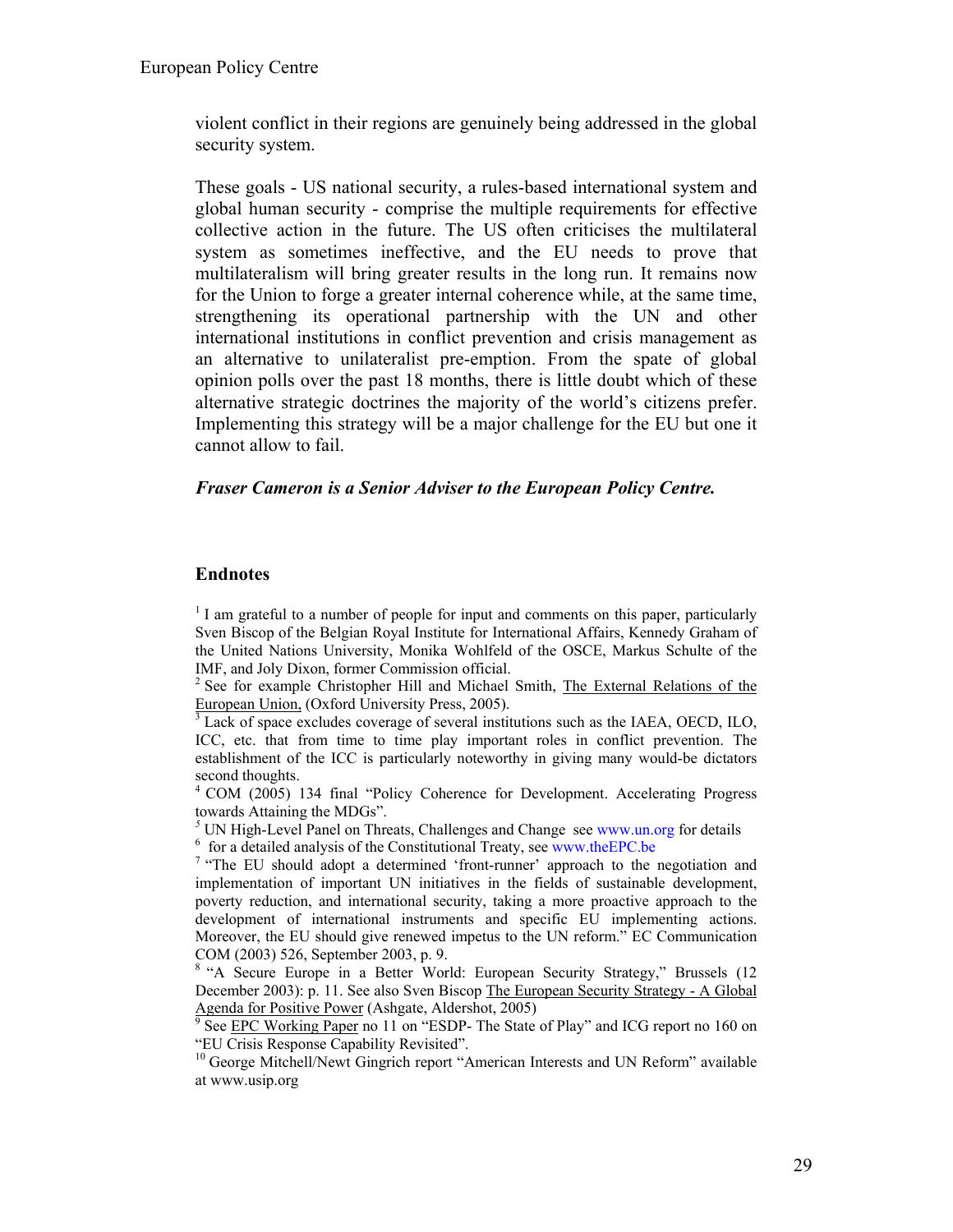<sup>11</sup> The Constitution of the European Union, article I-41.<br><sup>12</sup> See the author's article in the <u>European Voice</u>, 6 September 2005<br><sup>13</sup> 60% of Europeans are in favour of a single EU seat according to the September 2005 GMF poll results.<br><sup>14</sup> The EU is only represented as such by the Commission in the Food and Agricultural

Change", (May2004).<br>http://ue.eu.int/uedocs/cmsUpload/EU%20written%20contribution2.pdf

<sup>[16](http://ue.eu.int/uedocs/cmsUpload/EU written contribution2.pdf)</sup> see Kennedy Graham's "The EU and the UN-Partners in Crisis Management" <u>EPC</u><br>Working Paper no 13.<br><sup>17</sup> speech at the International Passe Associated Management 2005.

 $^{17}$  speech at the International Peace Academy, New York, 3 June 2005.<br><sup>18</sup> US National Security Strategy, September 2002. This has been questioned by the UN Secretary General: "Mr. Annan said the UN now had to decide whether radical change was needed in the face of this new doctrine of pre-emptive force…The new doctrine represented a fundamental challenge to the principles of collective security and the UN Charter, which had guided the world body since its foundation, Mr. Annan said, and he was concerned it could lead to a proliferation of unilateral and lawless use of force. According to this argument, Mr. Annan continued, countries were not obliged to wait until there was agreement in the Security Council but instead, reserved themselves the right to act unilaterally, or in ad hoc coalitions. 'This logic represents a fundamental challenge to the principles on which, however imperfectly, world peace and stability have

rested for the last fifty-eight years,' he said." <u>UN News Centre</u>, 23 September 2003.<br><sup>19</sup> The view, articulated by the British Prime Minister, that if, after all 'reasonable efforts' have been made to ensure Security Council unanimity among the P-5, one permanent member threatens to veto a proposed use of force, the other permanent members may proceed around the Council and employ force through a 'coalition of the willing.'

<sup>20</sup> The binding decision of April 1991 that Iraq shall not possess WMDs; the Presidential Statement of January 1992 that the proliferation of WMDs constitutes a 'threat to peace and security'; the querying of North Korea's stated reason for its intention to withdrew from the NPT in January 1993; and its refusal to recognise nuclear weapon 'status' on India and Pakistan in May 1998.<br><sup>21</sup> The view that, if a government of a Member State is unable or unwilling to protect its

own citizens from the widespread and systematic abuse of human rights, then the responsibility to do so falls by default to the international community, which may be exercise through, as a last resort, military intervention. (See 'The Responsibility to Protect,' Report of the International Commission on Intervention and State Sovereignty;

IDRC, Ottawa, 2001).<br><sup>22</sup> It did of course lead to the resignation of Robin Cook from Tony Blair's government<br><sup>23</sup> speaking at an EPC seminar in June 2004.<br><sup>24</sup> The EU member states are currently deploying some 32,000 tro

<sup>25</sup> Jim Cloos speaking at same seminar.<br><sup>26</sup> UN Charter, article 52. <sup>27</sup> See K Graham and T. Felício, "Regional Security and Global Governance", <u>UNU-</u>

CRIS Policy Brief No. 1, September 2004.<br><sup>28</sup> Joop de Hoop Scheffer, NATO SG, Address to the New Defence Agenda Conference, Brussels, 17 May 2004.

<sup>29</sup> See Dr. Thierry Tardy, Geneva Centre for Security Policy, "Limits and Opportunities of UN-EU Relations in Peace Operations: Implications for DPKO," External Study for UN DPKO Best Practices Unit, (September 2003), p. 9.<br><sup>30</sup> see also speech by Solana to the OSCE Permanent Council in Vienna, 25 September

2002.

Organization (FAO).<br><sup>15</sup> EU Paper for Submission to the High-Level Panel on "Threats, Challenges and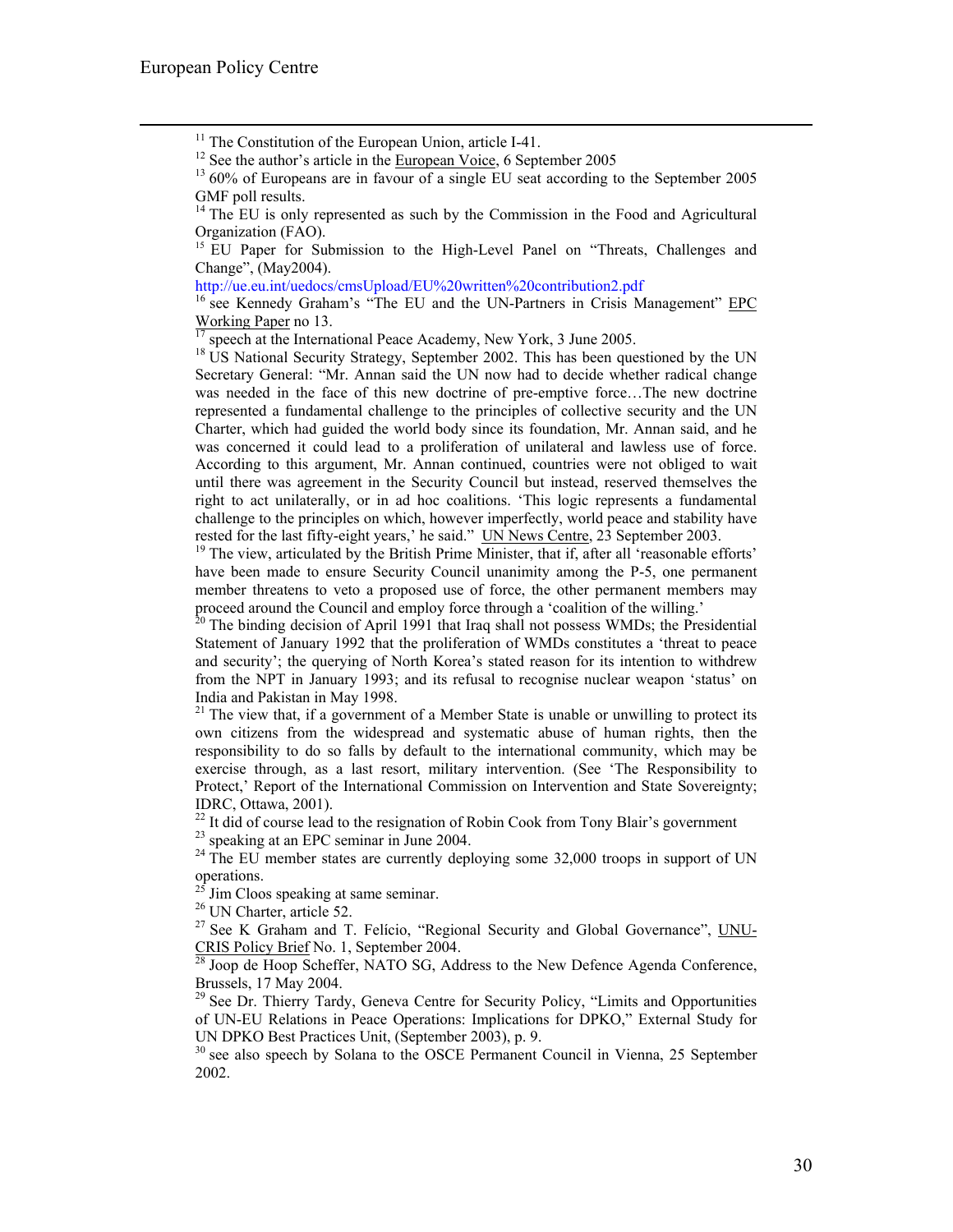<span id="page-30-7"></span><span id="page-30-4"></span><span id="page-30-1"></span>development of a European Security and Defence Identity as called for in the Maastricht Treaty; January 2001, when the EU and NATO established a formal relationship; December 2002, when a Joint Declaration on ESDP outlined political principles for cooperation in crisis management and conflict prevention, giving the EU assured access to NATO's planning and logistics capabilities; and March 2003, when agreement was reached on a set of 'crisis management arrangements' ('Berlin Plus') aimed at avoiding

<span id="page-30-28"></span><span id="page-30-22"></span><span id="page-30-15"></span> $34$  Sutherland Report on "The Future of the WTO: Addressing Institutional Challenges in the New Millennium", available at www.wto.org

<span id="page-30-10"></span><span id="page-30-8"></span><sup>35</sup> See European Essay no 36 of the Federal Trust.<br><sup>36</sup> Among those arguing for an EU seat are Michael Camdessus and Fritz Fischer; see the fascinating collection of papers presented at the 2005 colloquium of the International Institute of Economics in Washington DC. [http://www.iie.com/prog\\_imf\\_reform.cfm](http://www.iie.com/prog_imf_reform.cfm) <sup>37</sup> see report of the IMF Managing Director of 15 September 2005 available at

<span id="page-30-31"></span><span id="page-30-30"></span><span id="page-30-29"></span><span id="page-30-27"></span><span id="page-30-25"></span><span id="page-30-24"></span><span id="page-30-23"></span><span id="page-30-21"></span><span id="page-30-20"></span><span id="page-30-19"></span><span id="page-30-18"></span><span id="page-30-17"></span><span id="page-30-16"></span><span id="page-30-14"></span><span id="page-30-13"></span><span id="page-30-12"></span><span id="page-30-11"></span><span id="page-30-9"></span><span id="page-30-6"></span><span id="page-30-5"></span><span id="page-30-2"></span><span id="page-30-0"></span>[www.imf.org](http://www.imf.org/) and also the article in The Globalist of 12 January 2005 by Fritz Fischer, the former German executive director for the World Bank, on merging the two organisations - available in [www.theglobalist.com](http://www.theglobalist.com/)

<span id="page-30-26"></span><span id="page-30-3"></span><sup>&</sup>lt;sup>31</sup> speech in Sofia 6 December 2004.<br><sup>32</sup> see the report *'Common Purpose: towards a more effective OSCE'* available at [www.osce.org](http://www.osce.org/) Among the modest recommendations were identifying those countries blocking a consensus, redefining the roles of the chairman in office and the Secretary general and financing field missions from the core OSCE budget.<br><sup>33</sup> Milestones in this process include: January 1994, when NATO supported the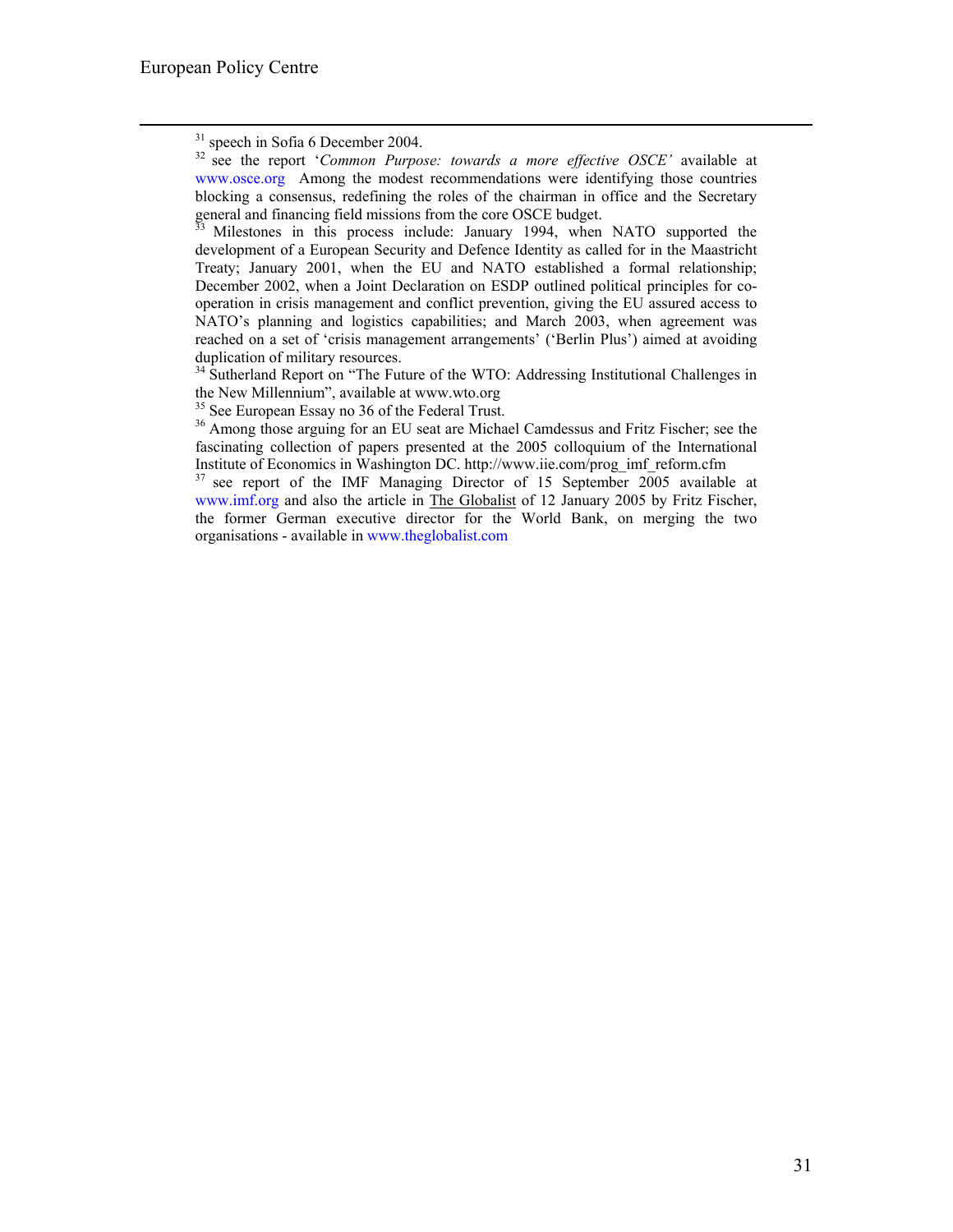## **ANNEX**

### **European Union Priorities for the 60th Session of the United Nations General Assembly**

### **Introduction**

1. The European Union is deeply committed to the United Nations, to upholding and developing international law, and to effective multilateralism as a central element of its external action. This commitment was strongly reaffirmed by the European Council in its conclusions of 16-17 June. During the course of the 60th General Assembly of the United Nations, the European Union will give the highest priority to engaging with its UN partners on implementation of the agreements reached at the September Millennium Review Summit. It will also engage with UN partners on other key issues such as co-operation in crisis management, refugees/displaced persons, negotiations of the next UN Budget and the Capital Master Plan.

### **2005 High Level Event**

2. The 60th Session of the United Nations General Assembly has special significance this year in view of the meeting of Heads of State and Government on 14-16 September 2005 for the High-Level Plenary Event of the General Assembly in New York. Five years after the 2000 UN Millennium Summit, the 2005 Summit will assess the implementation of the Millennium Declaration, the Millennium Development Goals and the outcome of major UN summits and conferences in the economic, social and related fields. The Summit will also adapt the UN to new realities and define specific tasks in this respect.

3. The European Union stresses that the Secretary General's report "In Larger Freedom" is a good basis for the negotiation of an outcome document for the Summit in September and considers it crucial to agree on a package of development, human rights, security and UN institutional reforms. The result should be a strengthened and more effective United Nations, better able to address the interconnected and multidimensional threats and challenges to international peace, security and development. The EU will strengthen its efforts in a common endeavour to work for an ambitious and balanced outcome at the Summit and is committed to working constructively with UN partners during the 60th General Assembly and elsewhere to implement the agreements made at the Summit.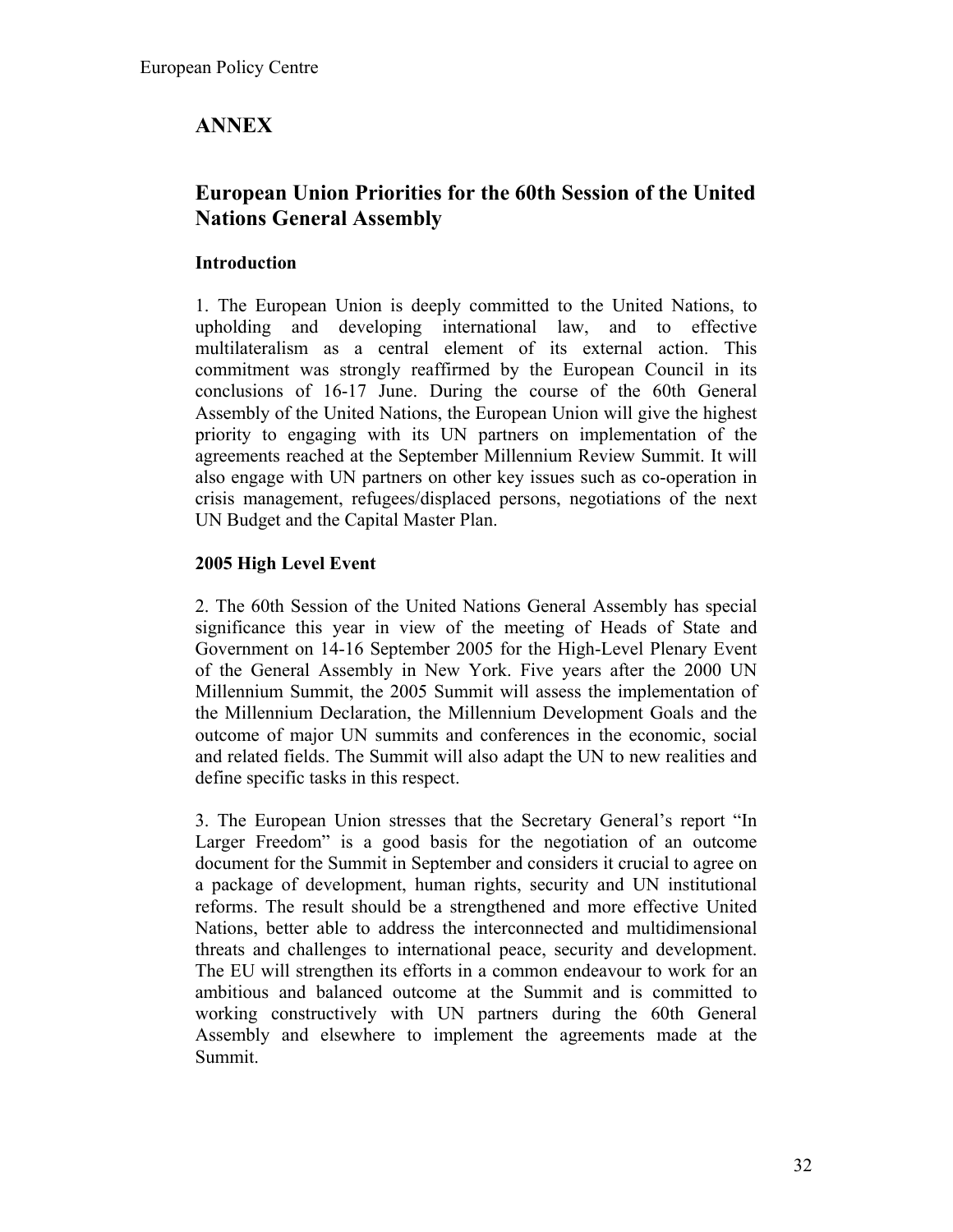4. The EU stresses the high importance of development issues in the 60th UNGA. The EU's recent commitment to new levels of ODA, notably to reach a collective 0.56% ODA/GNI by 2010 and 0.7% by 2015 which will result in an additional annual 20 billion euros ODA by 2010, underlines the priority the EU attaches to financing for development. The EU will strive for an ambitious and concrete programme of action, involving more and better financing for development, including through innovative mechanisms; commitments and action, at national level, by developing countries to create and reinforce the necessary governance structures and environment for economic growth; and adopting ambitious national development strategies and policies, as well as paying special attention to the particular needs of Africa. In this regard, the EU recalls its collective commitment to allocate at least 50% of the agreed increase in ODA resources to Africa. UNGA60 should signal clearly the need for longer term, more radical reform of the UN development architecture.

5. The EU underlines the importance of taking into account the social dimension of globalisation in various policies and in international co-operation. The EU will promote employment and decent work for all.

6. The EU regards the creation of the Peacebuilding Commission, conflict prevention, the fight against terrorism, the adoption of general principles concerning the use of force, disarmament, the non-proliferation of weapons of mass destruction and their means of delivery and the strengthening of the United Nations peace-keeping capabilities as its priorities in the preparation of the Summit as far as the issue of peace and security is concerned.

7. The EU welcomes and strongly supports the establishment of a Peacebuilding Commission, to assist countries in making the transition from the end of armed conflict to the resumption of sustainable development activities and to better co-ordinate all bilateral and multilateral actors. The EU will work for an effective Peacebuilding Commission which can prevent conflicts re-occurring.

8. Regarding the fight against terrorism, the EU welcomes the proposal for a clear statement that violence targeted against civilians and noncombatants is not justified under any circumstances. It urges all states to unite behind the clear political declaration on this proposed by the Secretary General. The EU also supports the UN comprehensive counterterrorism strategy proposed by the Secretary General in Madrid, including the elaboration of a universal definition of terrorism. The EU calls for agreement at the 60th GA on the Co-ordinator's text of the Comprehensive Convention on International Terrorism, and for the signature and ratification of all 13 existing UN counter-terrorism conventions.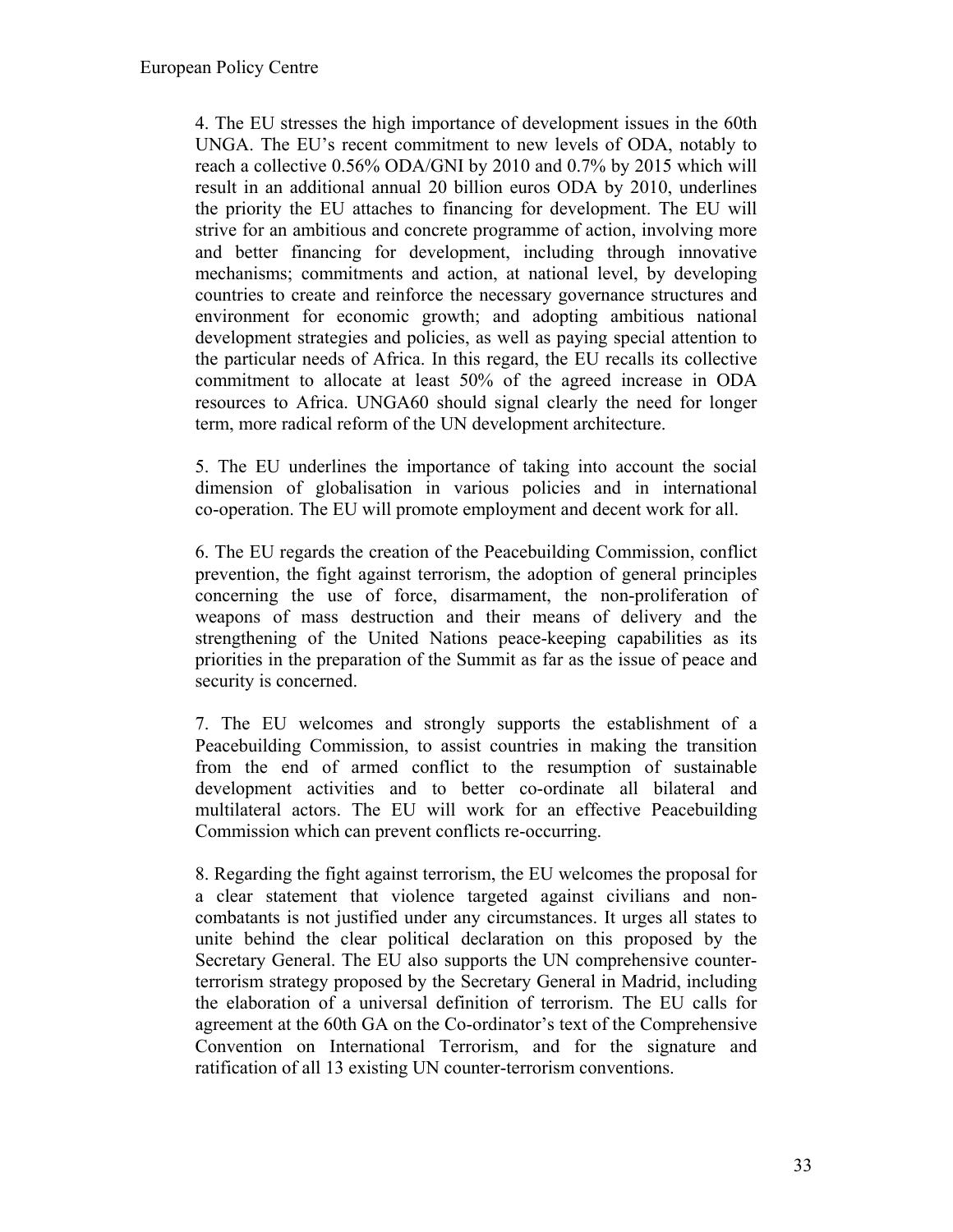9. The EU also welcomes the prominent place given to human rights, the rule of law and democracy in the reform proposals. In this connection, the EU reaffirms the importance of the responsibility to protect. It supports the Secretary-General's proposals to reinforce the role and resources of the High Commissioner for Human Rights and to establish a Human Rights Council, with a robust mandate, in order to truly elevate the Commission on Human Rights. The EU would favour establishing the Human Rights Council as a main free-standing charter body of the UN, linked to the GA, meeting throughout the year and reflecting, at the institutional level, the universality of human rights and their central position in the UN system, as well as the concern to place human rights on the same footing as issues of development, peace and security. Pending a decision the General Assembly might take on the establishment of such a body, the Human Rights Council should be established as a subsidiary body of the General Assembly, thus creating a link with a universal body. The EU supports the strengthening of gender equality in all UN activities.

10. The EU supports the development of co-operation between the United Nations and the regional organisations as an effective way to maximise efficiency in addressing the numerous challenges confronting the international community.

11. The EU recognises that management reform and modernisation of the UN Secretariat will be key to delivery of Summit outcomes and to enable the UN better to fulfil its mandate. In particular, the EU calls for greater accountability, transparency, professionalism and efficiency within the UN Secretariat and greater authority for the UN Secretary-General to allocate and redeploy resources within an overall budget and posts ceiling.

12. The EU also supports further structural reform of the UN development, humanitarian and environment systems, and policies to improve system-wide coherence and effectiveness and promote sustainable development, and looks forward to working with all parties on specific proposals to strengthen environmental governance from the 60th UNGA. In this regard, the EU supports the launching of a process to establish a UN agency for the environment, based on UNEP, with a revised and strengthened mandate, supported by stable, adequate and predictable financial contributions and operating on an equal footing with other UN specialised agencies.

13. In the area of institutional reforms, the EU recognises the need to reform the main UN bodies, among them the General Assembly, ECOSOC and the Security Council, with a view to enhancing the representativeness, transparency and efficiency of the system.